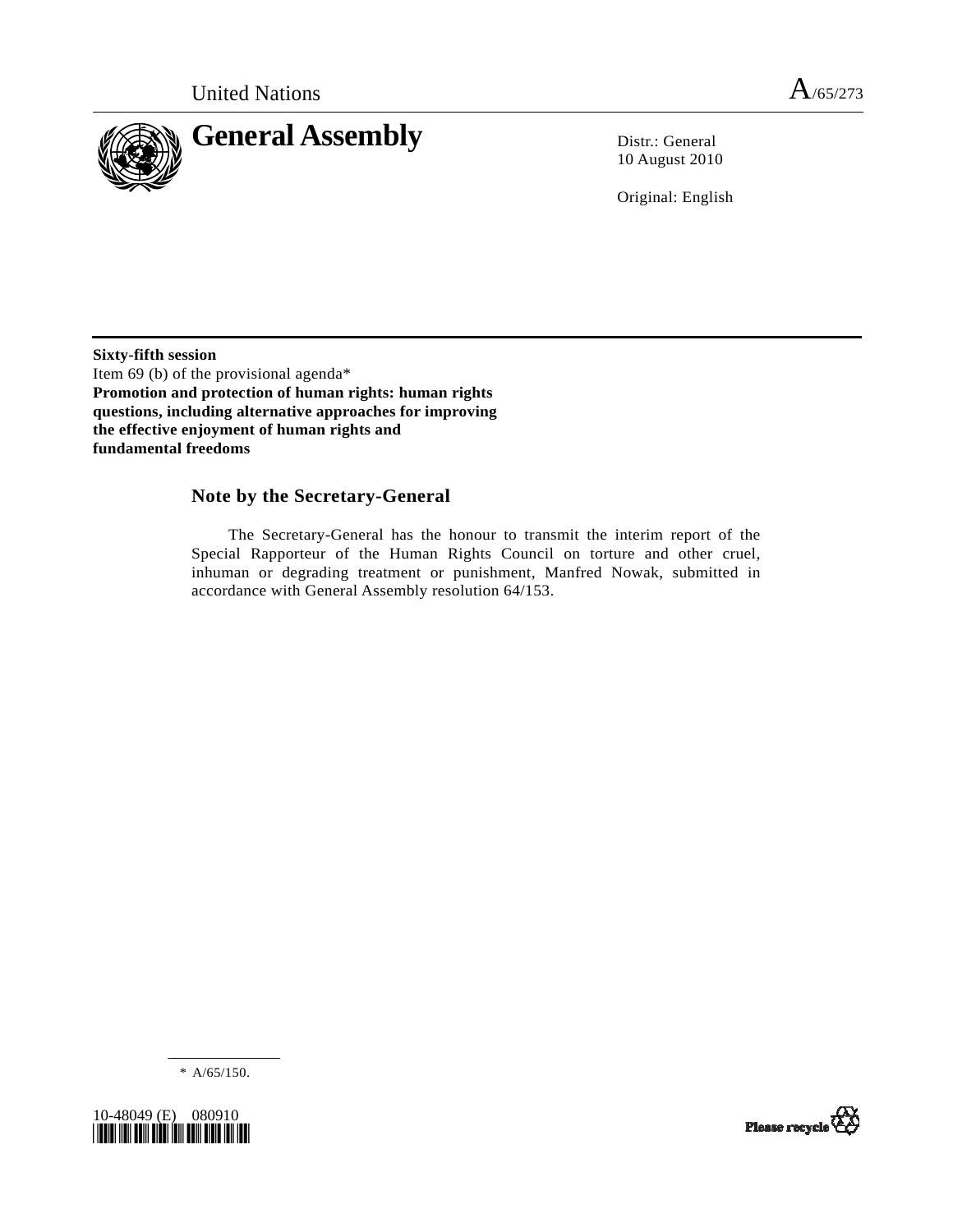## **Interim report of the Special Rapporteur on torture and other cruel, inhuman or degrading treatment or punishment**

### *Summary*

 In the present report, submitted pursuant to General Assembly resolution 64/153, the Special Rapporteur addresses issues of special concern to him, in particular overall trends and developments with respect to questions falling within his mandate.

 The Special Rapporteur draws the attention of the General Assembly to his assessment that torture continues to be widely practised in the majority of States, with impunity being one of its root causes. According to him, no further standardsetting is required, as the Convention against Torture and Other Cruel, Inhuman or Degrading Treatment or Punishment contains a broad range of positive State obligations aimed at preventing and combating torture. In particular, the Convention requires its 147 States parties to criminalize torture, to establish broad jurisdictions, to investigate all allegations and suspicions of torture and to bring the perpetrators of torture to justice. Unfortunately, those specific positive obligations aimed at combating impunity have not been implemented by most States. If the commission of torture is established by a competent authority, the victims should enjoy the right to fair and adequate reparation, including the means for as full medical, psychological, social and other rehabilitation as possible. States, therefore, have a legal obligation to establish or at least support a sufficient number of rehabilitation centres for victims of torture and to ensure the safety of the staff and patients of such centres. In order to further prevent torture, the Special Rapporteur calls upon all States to promptly ratify the Optional Protocol to the Convention against Torture and to establish, in accordance with its provisions, independent and professional national preventive mechanisms tasked with conducting regular and unannounced visits to all places of detention. They should be granted unrestricted access to all places of detention and the opportunity to have private interviews with detainees, as well as the necessary financial and human resources to enable them to conduct their work effectively.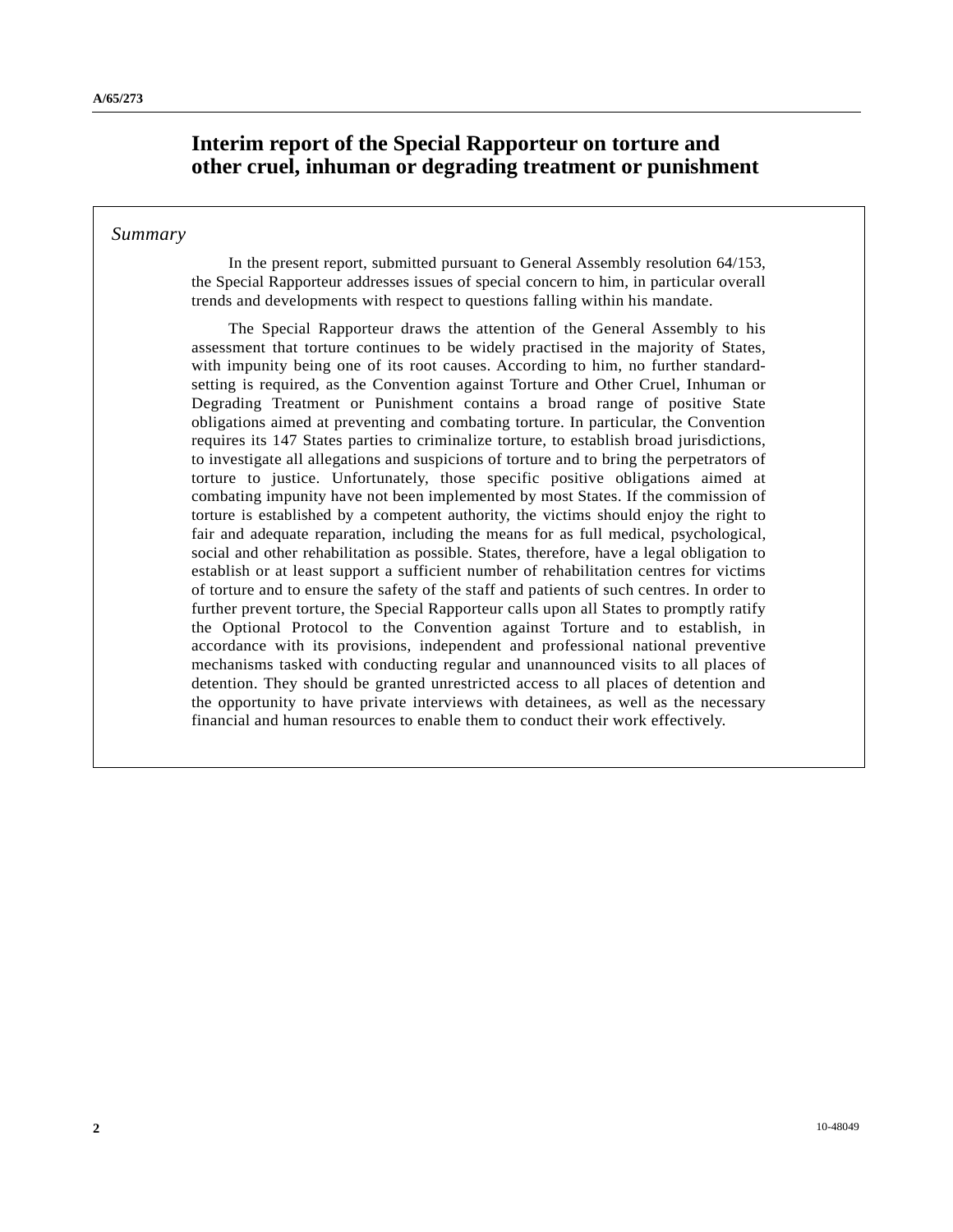# Contents

|                |                                                                | Page           |
|----------------|----------------------------------------------------------------|----------------|
|                |                                                                | $\overline{4}$ |
|                |                                                                | 5              |
| A.             | Communications concerning human rights violations              | 5              |
| <b>B.</b>      |                                                                | 5              |
| C.             |                                                                | 6              |
| D.             | Highlights of key presentations/consultations/training courses | $\overline{7}$ |
| III.           |                                                                | 9              |
| $A_{\cdot}$    |                                                                | 9              |
| <b>B.</b>      |                                                                | 9              |
|                |                                                                | 10             |
|                |                                                                |                |
| A <sub>1</sub> |                                                                | 16             |
| $\mathbf{B}$ . |                                                                | 17             |
|                |                                                                | 18             |
|                |                                                                | 22             |
|                |                                                                |                |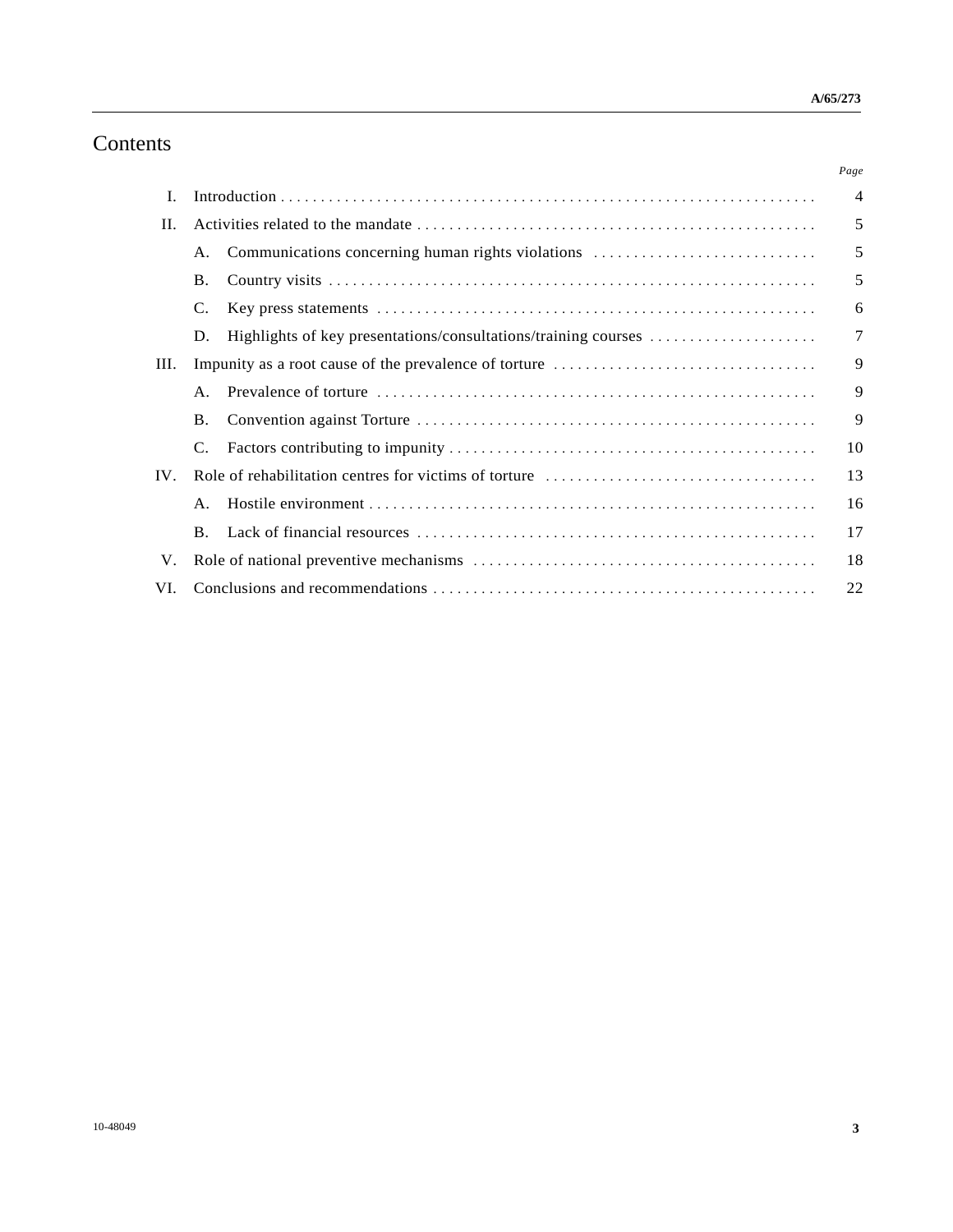## **I. Introduction**

1. The present report is the twelfth submitted to the General Assembly by the Special Rapporteur on torture and other cruel, inhuman or degrading treatment or punishment. It is submitted pursuant to paragraph 38 of General Assembly resolution 64/153 and is the sixth and final report submitted by the present mandate holder. His previous report to the General Assembly  $(A/64/215$  and Corr.1) was devoted to the appalling conditions of detention found by the Special Rapporteur during his country missions. Various factors, including malfunctioning criminal justice systems throughout the world, corruption and a lack of empathy for persons deprived of liberty, have led to a global prison crisis, supported by statistics on the overcrowding of prisons, a high level of pretrial detainees and similar indicators. The Special Rapporteur therefore continues to call upon the General Assembly to take action to improve the situation of the 10 million prisoners and many more detainees in police custody, psychiatric institutions and other places of detention worldwide. In particular, there is an urgent need to draft and adopt a special United Nations convention on the rights of detainees.

2. In the present report, the Special Rapporteur wishes to draw the attention of the General Assembly to the alarming situation concerning torture in the world. During the past six years, he carried out fact-finding missions to 17 countries around the world and three joint studies together with other special procedures. In all but one country (Denmark, including Greenland), he found clear evidence of torture. In some countries there seemed to be only isolated cases of torture, but in the majority of countries he visited (which constitute a representative sample of all countries in the world), torture is practised in a routine, widespread and sometimes even systematic manner. Taking into account that torture constitutes one of the most serious human rights violations and a direct attack on the core of the personal integrity and dignity of human beings, this is an alarming conclusion.

3. When the United Nations was founded in the aftermath of the Second World War and the Nazi Holocaust, it was undisputed that the prohibition of torture should be included as one of the few absolute and non-derogable rights in the International Bill of Human Rights. Nevertheless, the practice of torture persisted in many regions of the world, most notably in the military dictatorships in Latin America established in the late 1960s. This prompted the United Nations to draft and adopt the Convention against Torture and Other Cruel, Inhuman or Degrading Treatment or Punishment in 1984. The Convention builds upon the absolute and non-derogable prohibition of torture and creates a number of specific obligations for States parties: to prevent torture, to criminalize torture and bring the perpetrators of torture to justice on the basis of a wide range of jurisdictions, including universal jurisdiction, and to provide victims of torture with the right to an adequate remedy and reparations for the harm suffered. In 2002, the Convention against Torture was supplemented by an Optional Protocol with the aim of preventing torture and improving prison conditions through a system of unannounced and regular visits to all places where persons may be deprived of their liberty. Today, 147 of the 192 States Members of the United Nations, including 15 of the 17 States visited by the Special Rapporteur, are parties to the Convention and 54 are parties to the Optional Protocol. If States take their obligations under the Convention and the Optional Protocol seriously, torture could easily be eradicated in today's world. There is no need for further standard-setting, only for the implementation of existing standards.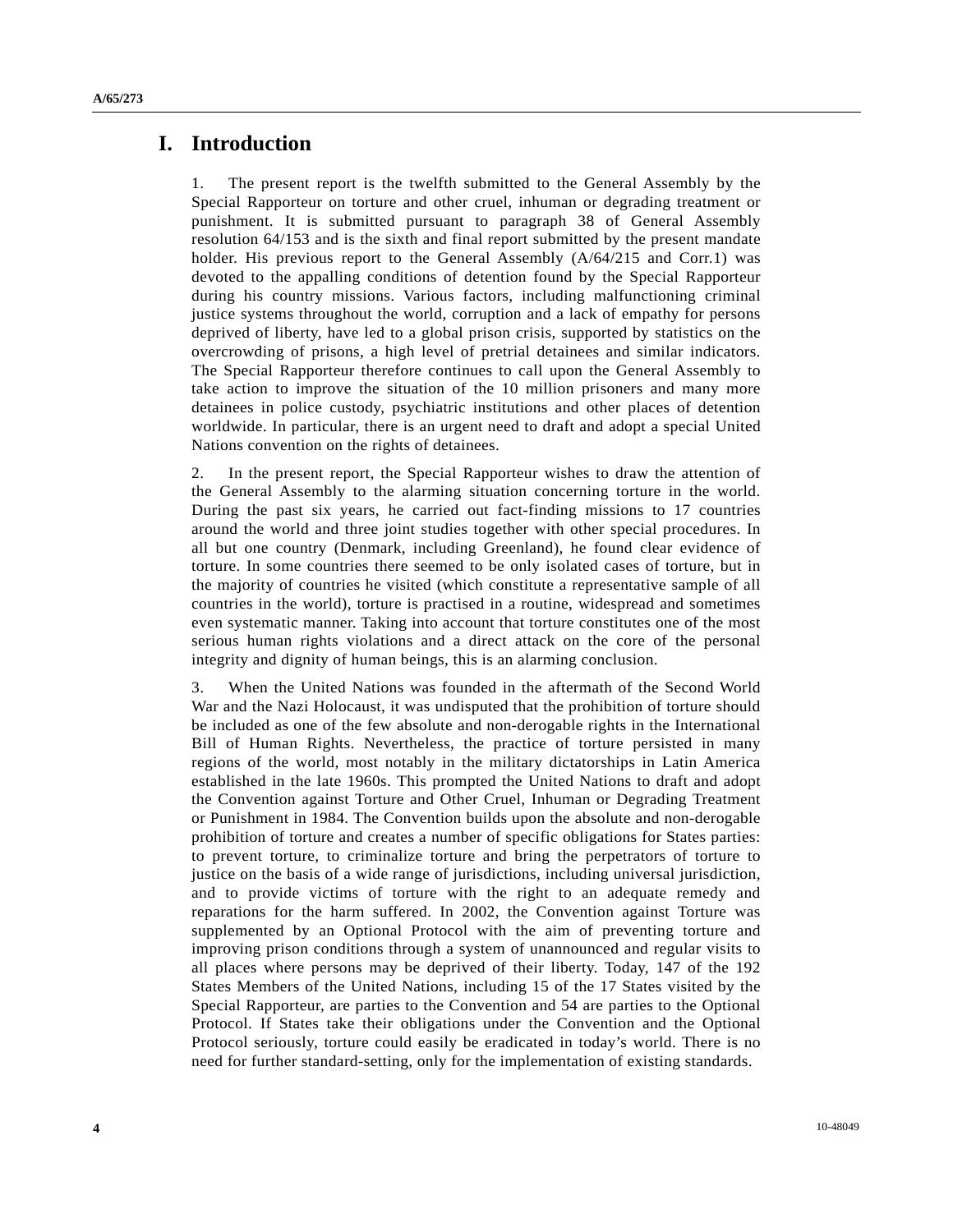4. The fact that torture continues to be practised on such an alarming scale throughout the world shows that most States do not seem to take those obligations seriously. In the present report, the Special Rapporteur provides an analysis of the three main obligations under the Convention and the Optional Protocol (fighting impunity, providing victims with rehabilitation and establishing effective national preventive mechanisms to inspect places of detention) and how they have been implemented by States, above all those visited by him. Those 17 countries serve as a representative sample of all countries in the world and the Special Rapporteur wishes to express his sincere gratitude to the respective Governments for having extended an invitation to him and for their cooperation during his country missions.

5. The Special Rapporteur draws attention to document A/HRC/13/39, his main report to the Human Rights Council at its thirteenth session, as well as document A/HRC/13/39/Add.5 in which he analysed the phenomena of torture and cruel, inhuman or degrading treatment or punishment in the world, including an assessment of conditions of detention.

## **II. Activities related to the mandate**

6. The Special Rapporteur draws the attention of the General Assembly to the activities carried out pursuant to the mandate since the submission of his report to the Human Rights Council (A/HRC/13/39 and Add.1-6).

### **A. Communications concerning human rights violations**

7. During the period from 19 December 2009 to 31 July 2010, he sent 34 letters of allegations of torture to 19 Governments, and 81 urgent appeals on behalf of persons who might be at risk of torture or other forms of ill-treatment to 46 Governments. In the same period, 71 responses were received.

### **B. Country visits**

8. With respect to fact-finding missions, he undertook visits to Jamaica and Papua New Guinea. He also received an invitation from the Government of Greece to visit the country between 10 and 20 October 2010.

9. The Special Rapporteur visited Jamaica from 12 to 21 February 2010. At the conclusion of his mission, he thanked the Government for its invitation and cooperation. The Special Rapporteur did not find torture, in the classical sense of deliberately inflicting severe pain or suffering as a means of extracting a confession or information, to be a major problem in Jamaica. However, he found a considerable number of cases where persons were subjected to various degrees of beating as punishment. The Special Rapporteur was concerned about appalling conditions of detention, which reflect a complete disrespect for the human dignity of persons in conflict with the law. In addition, he found a general atmosphere of violence and aggression in almost all places of detention, as well as no clear separation of detainees according to the different stages of criminal procedure. With regard to children, the Special Rapporteur was greatly concerned that there is no clear definition or criteria in the legislation for the identification of an uncontrollable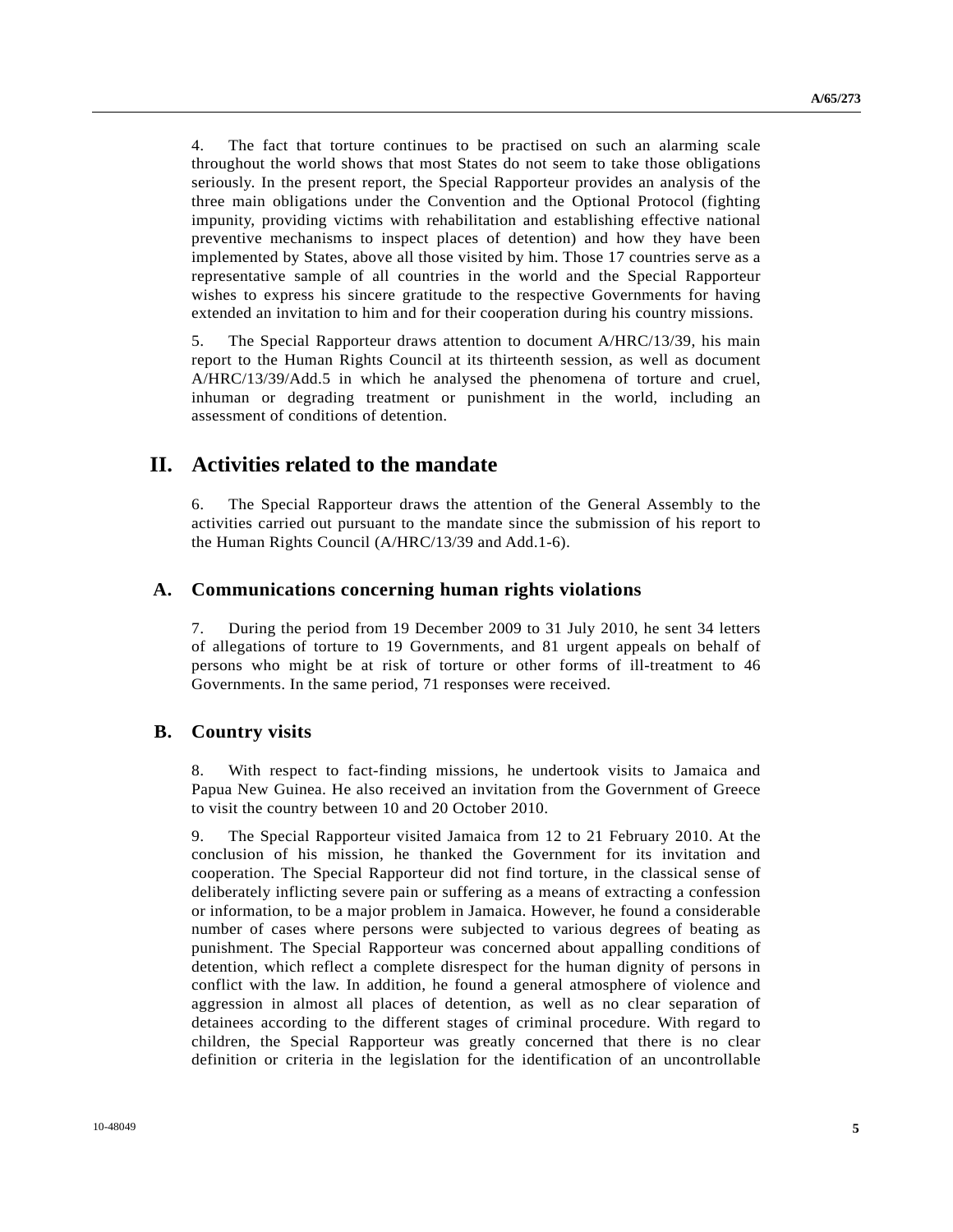child, allowing the judiciary to detain a relatively large number of children under such orders. The Special Rapporteur was encouraged by the fact that no death sentence has been executed since 1988. On the other hand, the rise in fatal shootings by the police, and the apparent lack of investigation and accountability were of great concern to him.

10. The Special Rapporteur conducted a visit to Papua New Guinea from 14 to 26 May 2010. At its conclusion, he expressed his appreciation to the Government for the full cooperation extended to him. The Special Rapporteur was concerned that the police are not always in a position to enforce the rule of law, leading to private security companies carrying out some of the police's main duties. He was particularly concerned about the lack of capacity to prevent and to investigate crimes relating to domestic violence, tribal fighting and victims of accusations of sorcery. The Special Rapporteur found systematic beatings of detainees upon arrest or within the first hours of detention, many times as a form of punishment. In correctional institutions, those who attempt to escape or succeed in escaping are tortured and disabled upon recapture. The Special Rapporteur was disappointed that the Police Juvenile Policy and Protocols were not implemented. He was also concerned to find boys mixed with adults in male correctional institutions. With regard to women, they are at high risk of abuse, both in the domestic and in the public spheres, with domestic violence being widespread. He also received many allegations of sexual abuse by arresting officers in exchange for release from custody.

11. The Special Rapporteur would like to recall requests for invitations sent to the following States: Afghanistan (2005); Algeria (request first made in 1997); Belarus (2005); Bolivia (Plurinational State of) (2005); Côte d'Ivoire (2005); Egypt (1996); Eritrea (2005); Ethiopia (2005); Fiji (2006); Gambia (2006); India (1993); Iran (Islamic Republic of) (2005); Iraq (2005); Israel (2002); Liberia (2006); Libyan Arab Jamahiriya (2005); Russian Federation with respect to the Republic of Chechnya (2000); Saudi Arabia (2005); Syrian Arab Republic (2005); Tunisia (1998); Turkmenistan (2003); United States of America (2004); Uzbekistan (2006); Yemen (2005). He regrets that some of those requests are long-standing. The Governments of Cuba and Zimbabwe extended invitations to visit their countries in 2009; the mission to Zimbabwe was postponed at the last minute and his mission to Cuba did not take place.

### **C. Key press statements**

12. On 22 December 2009, the Special Rapporteur issued a statement expressing serious concern about the forcible return of 20 ethnic Uyghurs from Cambodia to China, before completion of determination of their refugee status.

13. On 31 December 2009, the Special Rapporteur issued a joint statement with another mandate holder urging the Government of Thailand to stop the expulsion of ethnic Hmongs.

14. On 8 March 2010, on the occasion of International Women's Day, the Special Rapporteur issued jointly with other special procedures mandate holders a press release setting out a vision for women's rights.

15. On 9 June 2010, the Special Rapporteur issued a statement expressing his disappointment that his official mission to Cuba would not take place.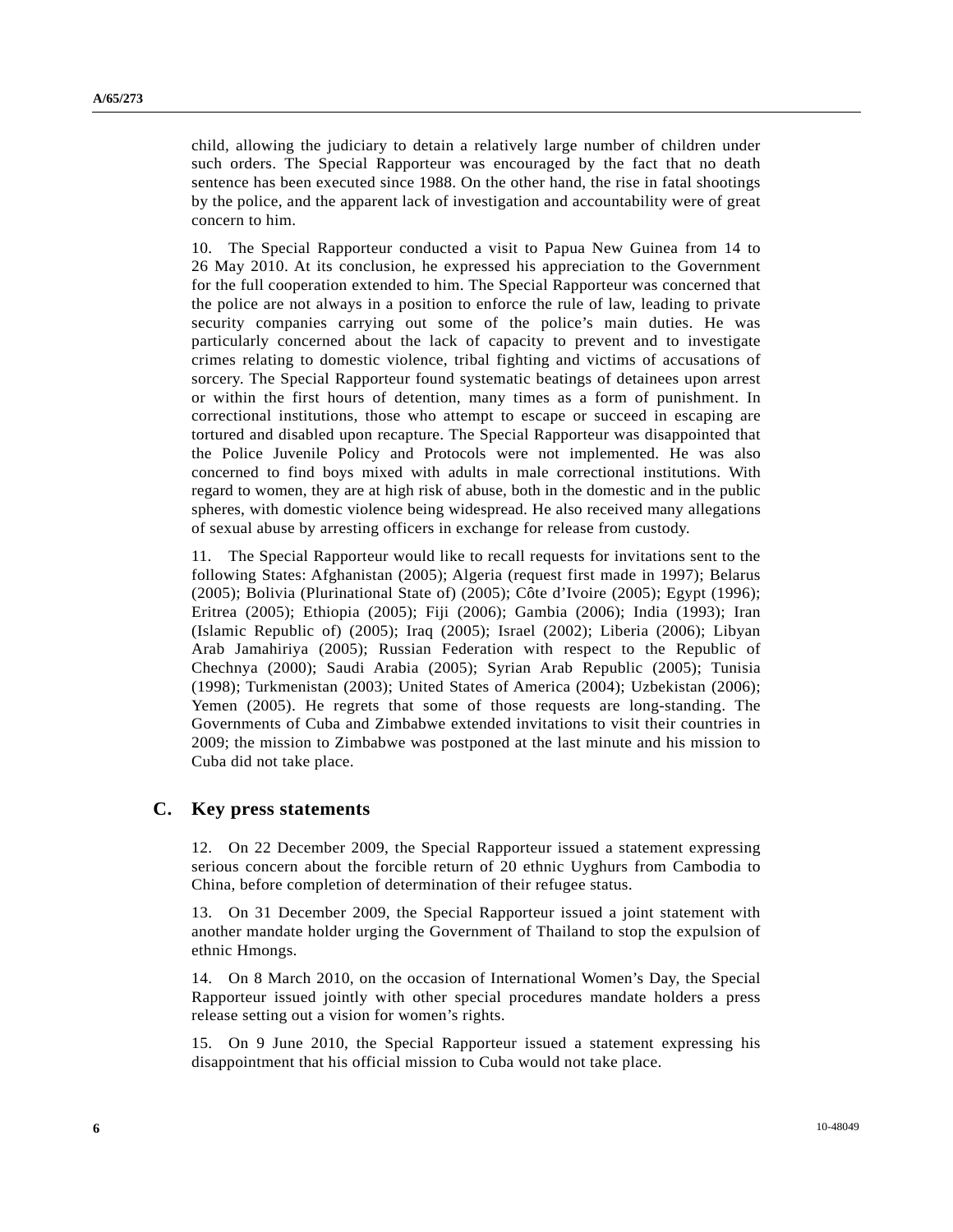16. On 26 June 2010, on the occasion of the International Day in Support of Victims of Torture, the Committee against Torture, the Subcommittee on Prevention of Torture, the Board of Trustees of the United Nations Voluntary Fund for Victims of Torture and the Special Rapporteur issued a statement recalling that despite an established international legal framework, torture prevails in many regions of the world and is often accompanied by an alarming degree of impunity.

### **D. Highlights of key presentations/consultations/training courses**

17. On 23 February, the Special Rapporteur met with representatives of the Embassy of the Islamic Republic of Iran in Vienna to discuss several issues related to the country and to the mandate.

18. On 24 February, the Special Rapporteur attended the Fourth World Congress against the Death Penalty in Geneva and gave a presentation entitled "The death penalty and human dignity".

19. On 3 March, the Special Rapporteur participated together with other mandate holders in a panel on the theme "Violence is not culture — end violence against women and girls in the name of 'culture'" organized in New York by the Global Campaign to Stop Killing and Stoning Women.

20. On 4 March, the Special Rapporteur delivered the keynote address at the annual symposium organized by the University of Iowa College of Law on "A critical juncture: human rights and United States standing in the world under the Obama Administration". On 5 March, he made a presentation on a panel on "Torture, military prosecutions, habeas corpus and United States standing in the world".

21. On 10 March, the Special Rapporteur gave a lecture at the Geneva Academy of International Humanitarian Law and Human Rights, on the topic "Torture and other cruel, inhuman and degrading treatment".

22. On 10 March, the Special Rapporteur participated in the Human Rights Council's annual meeting on the rights of the child, on the theme of the fight against sexual violence against children, and made a presentation entitled "Sexual violence in institutions, including in detention facilities".

23. From 9 to 12 March, the Special Rapporteur participated in several side events during the thirteenth session of the Human Rights Council, including the Berkeley University Panel on Project 2048; "Exploring sustainable systems to document torture: the role of health professionals" organized by the International Rehabilitation Council for Torture Victims and the World Medical Association; "Torture and accountability: the responsibility of the legal profession" organized by the International Commission of Jurists; "Human rights in Zimbabwe: one year on. Time to ratify conventions?" organized by the Zimbabwe Human Rights NGO Forum; and "Religion in prisons" organized by Penal Reform International.

24. On 8 and 9 April, the Special Rapporteur gave two lectures on "Torture and other cruel, inhuman or degrading treatment or punishment: experience of the Special Rapporteur on torture", at Pomona College and Loyola Law School in Los Angeles, United States of America. In addition, he made a presentation on "Torture as a tool in the war on terror and legal obligations of the Obama Administration", at Pomona College.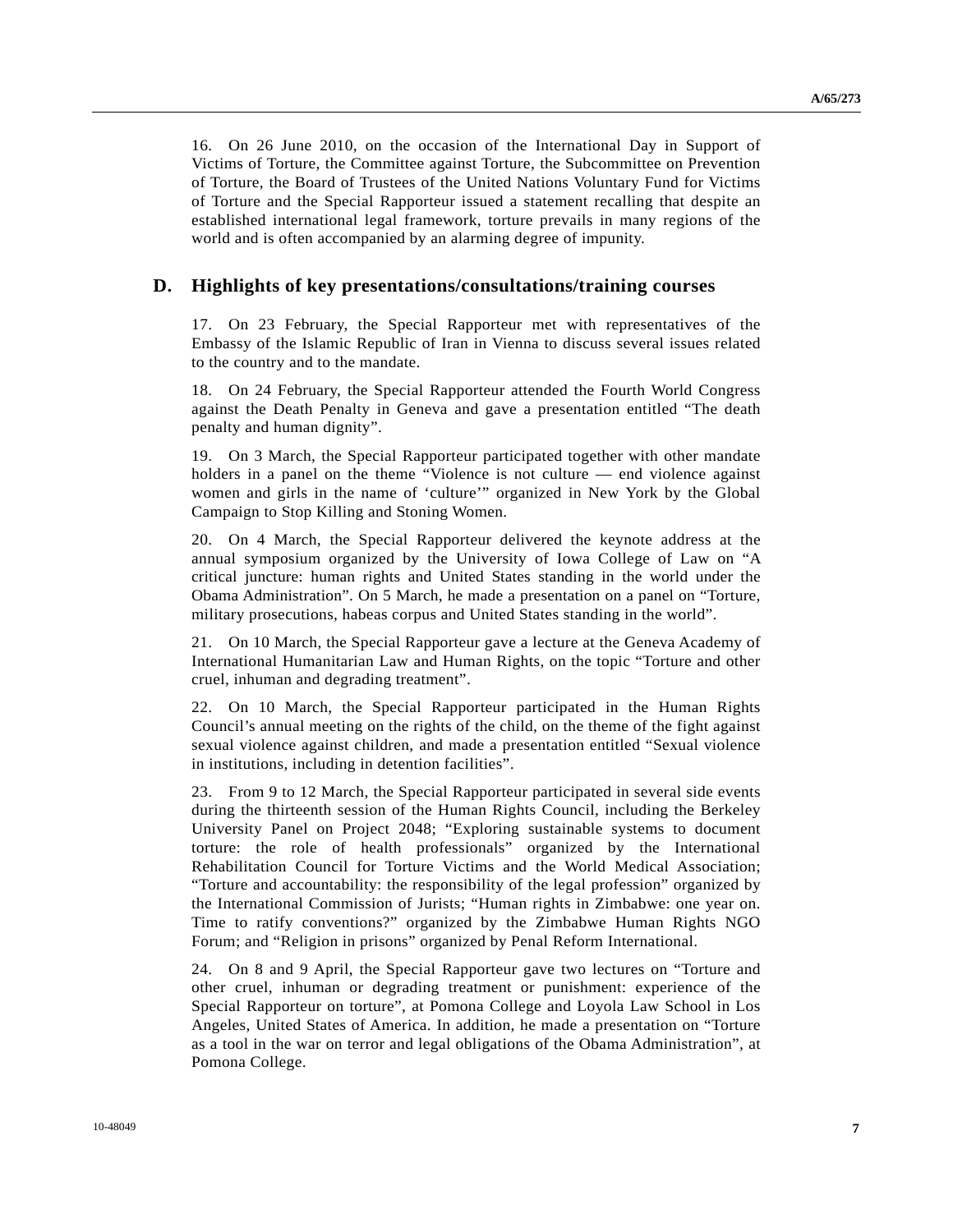25. From 10 to 17 April, the Special Rapporteur attended the Twelfth United Nations Congress on Crime Prevention and Criminal Justice in Salvador de Bahia, Brazil, and gave a speech at the opening plenary session on "Children, youth and crime". The Special Rapporteur was a speaker at the Open Society Justice Initiative meeting on "Prioritizing pretrial justice: transformative systems that contribute to socio-economic development and the rule of law" on the topic "Pretrial detention and torture". On 13 April, he was a speaker on the "History and significance of the Optional Protocol to the Convention against Torture" at the Association for Prevention of Torture/Japan Federation of Bar Associations/Penal Reform International meeting on "Visiting mechanisms and transparency in prison: the Optional Protocol to the Convention against Torture and worldwide developments". On 14 April, the Special Rapporteur was a speaker at the meeting on "The need for a United Nations convention on the rights of detainees" organized by the International Commission of Catholic Prison Pastoral Care; he was also a speaker at a meeting organized by Penal Reform International and Transparency International on "Inspections of places of detention". On 15 April, the Special Rapporteur was keynote speaker of the Workshop B "Survey of United Nations and other best practices in the treatment of prisoners in the criminal justice system" on "Conditions of detention and the need for a United Nations convention on the rights of detainees". On 17 April, the Special Rapporteur was a speaker on the topic "HIV/AIDS in prison settings" at the United Nations Office on Drugs and Crime meeting on "HIV and criminal justice".

26. On 12 May, the Special Rapporteur gave two presentations in Port Vila, Vanuatu, entitled "From international recognition of the prohibition of torture to its implementation at the national level, or why is it worthwhile to ratify the Convention against Torture?" and "Good examples of accountability mechanisms for torture at the international level", on the occasion of a round-table discussion and workshop on the prevention of torture and ill-treatment, organized by the Ministry of Justice, the Ministry of Foreign Affairs and the Regional Office for the Pacific of the Office of the United Nations High Commissioner for Human Rights (OHCHR) and held in the presence of the President of Vanuatu.

27. On 24 May, the Special Rapporteur gave a lecture at the University of Papua New Guinea, Port Moresby, on "The mandate of the Special Rapporteur on torture, and the prevention of torture".

28. On 2 June, the Special Rapporteur together with other mandate holders presented their joint study on global practices in relation to secret detention in the context of countering terrorism (A/HRC/13/42) at the fourteenth session of the Human Rights Council.

29. On 7 and 8 June, the Special Rapporteur gave a series of lectures on the Convention against Torture and the prohibition of refoulement, organized by the Law Society of Hong Kong.

30. On 15 and 16 June, the Special Rapporteur held several meetings with representatives of the United States State Department and Congress in Washington, D.C., to discuss topics related to the country and the mandate. On 16 June, he held a meeting at the Inter-American Commission on Human Rights of the Organization of American States to discuss the situation in Central America in relation to the mandate. On 18 June, the Open Society Institute organized a conference at which the Special Rapporteur presented his work and spoke about the United States and the fight against terrorism and torture.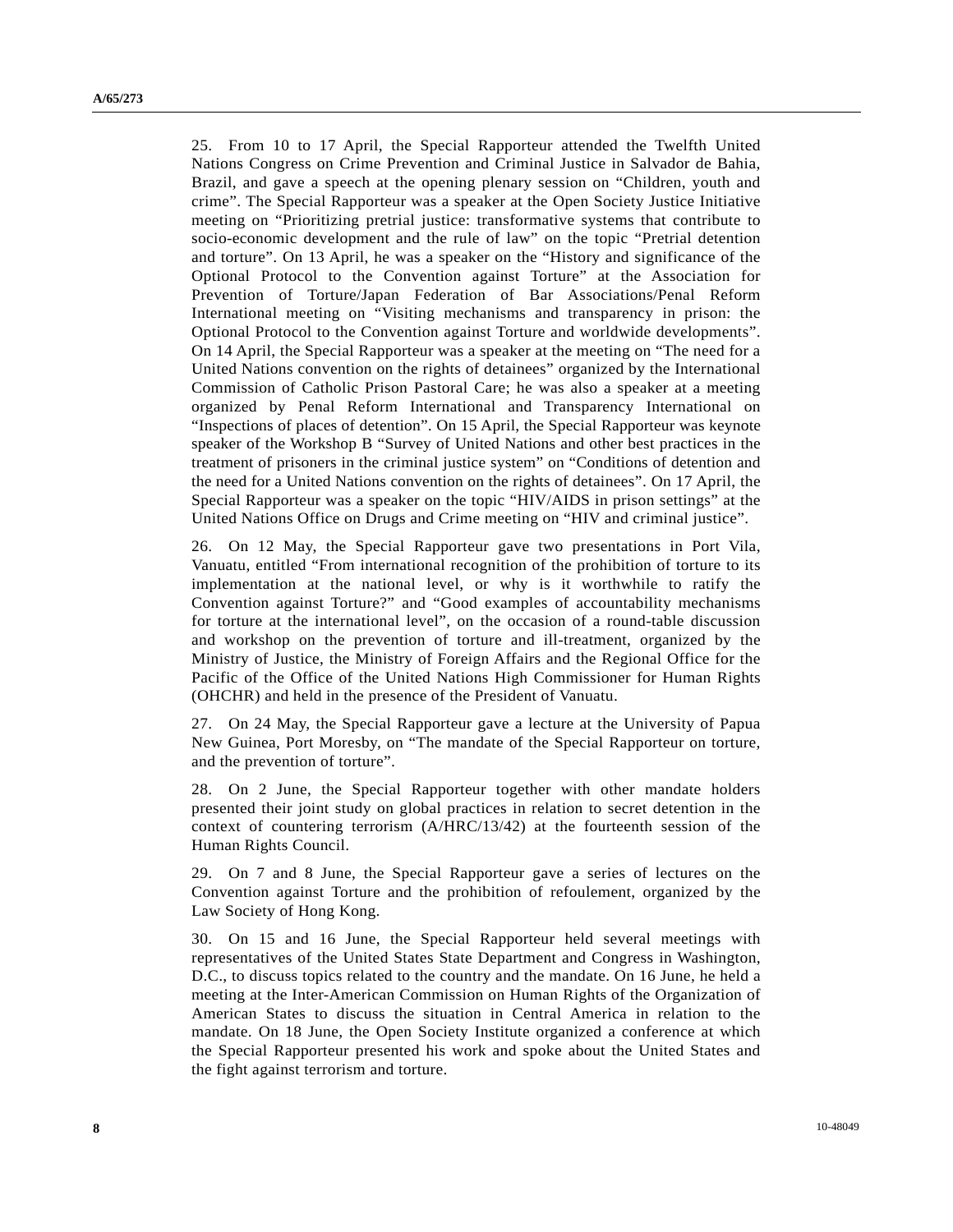31. Between 28 June and 2 July 2010, the Special Rapporteur attended the annual meeting of special rapporteurs, representatives, independent experts and chairpersons of working groups of the Human Rights Council, in Geneva. On 29 June, the Special Rapporteur gave a keynote speech at a workshop organized by Linking Solidarity, on enforced disappearances in Africa.

32. On 14 July, the Special Rapporteur gave training to approximately 80 staff members of the United Nations Office on Drugs and Crime on "Human rights and HIV/AIDS", in Vienna.

33. On 17 July, the Special Rapporteur was part of a panel on the topic "Which future for the Council and its review?", at the Diplomatic Conference "2011 review of the Human Rights Council", organized in Venice, Italy, by the European Inter-University Centre for Human Rights and Democratization.

34. On 20 July, in the context of the XVIII International AIDS Conference in Vienna, the Special Rapporteur attended a meeting of the Inter-Parliamentary Union and the Austrian Parliament, on the topic of "Criminal justice and public health". On the same day, the Special Rapporteur participated in an event with another mandate holder and the Director of the European Union Agency for Fundamental Rights on "The role of human rights mechanisms in advancing the AIDS response", organized by the International AIDS Society. On 23 July, he gave a speech on "HIV and incarceration: prison and detention" at the plenary session of the Conference.

## **III. Impunity as a root cause of the prevalence of torture**

### **A. Prevalence of torture**

35. The scale and scope of impunity found in many countries visited by the Special Rapporteur has been one of his most disappointing findings. During his time as mandate holder, the Special Rapporteur has been witness to the distressing reality that both torture and ill-treatment are widespread practices throughout the world. The existing international legal framework provides a broad range of norms and standards to prohibit, prevent and eradicate torture. Their effective application, however, continues to be a challenge.

36. States bear the main responsibility for implementing international human rights standards, including the prohibition of torture. However, torture occurs because national legal frameworks are deficient and do not properly codify torture as a crime with appropriate sanctions. Torture persists because national criminal systems lack the essential procedural safeguards to prevent its occurrence, to effectively investigate allegations and to bring perpetrators to justice. Moreover, torture remains entrenched because of a climate of tolerance of excessive use of force by law enforcement officials in many countries.

## **B. Convention against Torture**

37. Article 4 of the Convention against Torture sets out the obligation of States parties to ensure that all acts of torture are an offence under their criminal legislation and that appropriate penalties are foreseen. Article 4, paragraph 1, must be read in conjunction with article 1, paragraph 1, of the Convention, since it would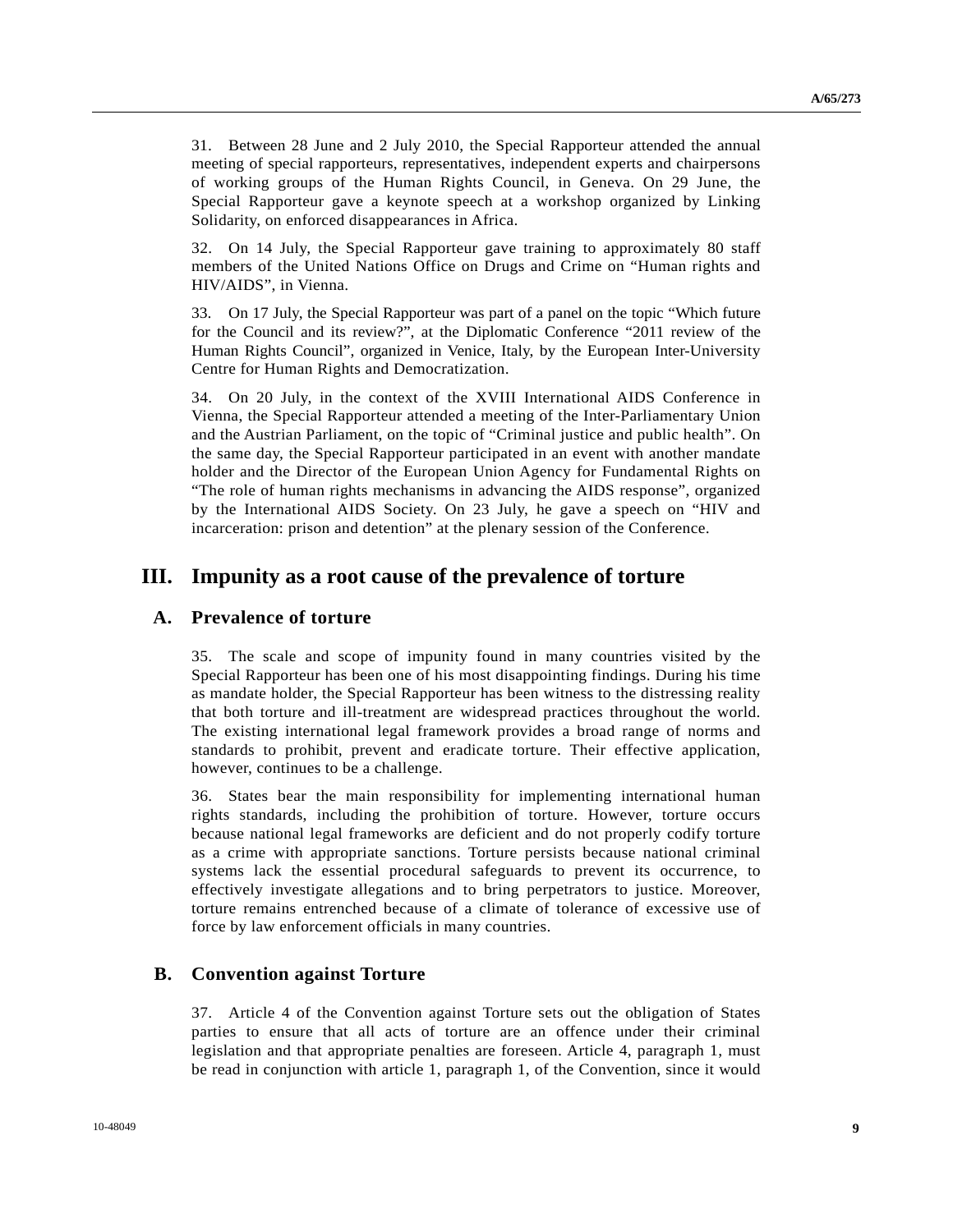be very difficult for a State party to criminalize an offence, establish the corresponding jurisdiction and institute prosecution, without formulating a proper definition of torture.

38. The alignment of national legislations with the Convention against Torture and Other Cruel, Inhuman or Degrading Treatment or Punishment is crucial for its effective implementation. Therefore, the definition of torture contained in article 1, paragraph 1, of the Convention, with all its elements (infliction of severe pain or suffering; intention and specific purpose; and involvement of a public official), must be taken into account by States when making torture an offence under domestic criminal law.

39. The Committee against Torture has been clear about the requirement to make "all acts of torture", including acts of attempt, complicity and participation, an offence under criminal law, with penalties commensurate to the gravity of the crimes. In addition, even if not explicitly stated in the Convention, the Committee considers instances that include "instigation, consent or acquiescence", to be covered by the terms "complicity or participation", giving rise to individual criminal responsibility under article 4 of all public officials sufficiently involved under article 1.

40. The Convention does not explicitly provide for a specific penalty and type or extent of sentence for the offence of torture, leaving it to the discretion of the State party to decide, taking into account the grave nature of the crime. The Committee against Torture has stated on several occasions that consideration of the appropriate penalty must take into account not only the gravity of the offence but the severity of penalties established for similar crimes in each State.

## **C. Factors contributing to impunity**

41. During his fact-finding missions, the Special Rapporteur has been able to identify various factors that contribute to impunity and therefore to the persistence of torture. They include the lack of proper criminalization of torture; the absence of impartial investigations into allegations; and the lack of prosecution of perpetrators.

#### **1. Criminalization of torture in domestic law**

42. Of all the countries visited by the Special Rapporteur, only Jamaica and Papua New Guinea have not ratified the Convention against Torture and Other Cruel, Inhuman or Degrading Treatment or Punishment. The other 15 countries have ratified the Convention and accepted the obligations contained therein, including those of making torture an offence under criminal law and establishing appropriate penalties for perpetrators.

43. However, the reality is quite different. For the general prohibition of torture to become effective, national criminal legislation should incorporate such a prohibition and make torture a punishable offence. The Special Rapporteur found instances, including in Denmark, Nigeria and Jamaica, where torture is not explicitly defined in domestic criminal law. In Nepal, for example, torture is not a criminal offence and in Indonesia, although it is defined in its Human Rights Law, there are no provisions concerning torture in the criminal legislation.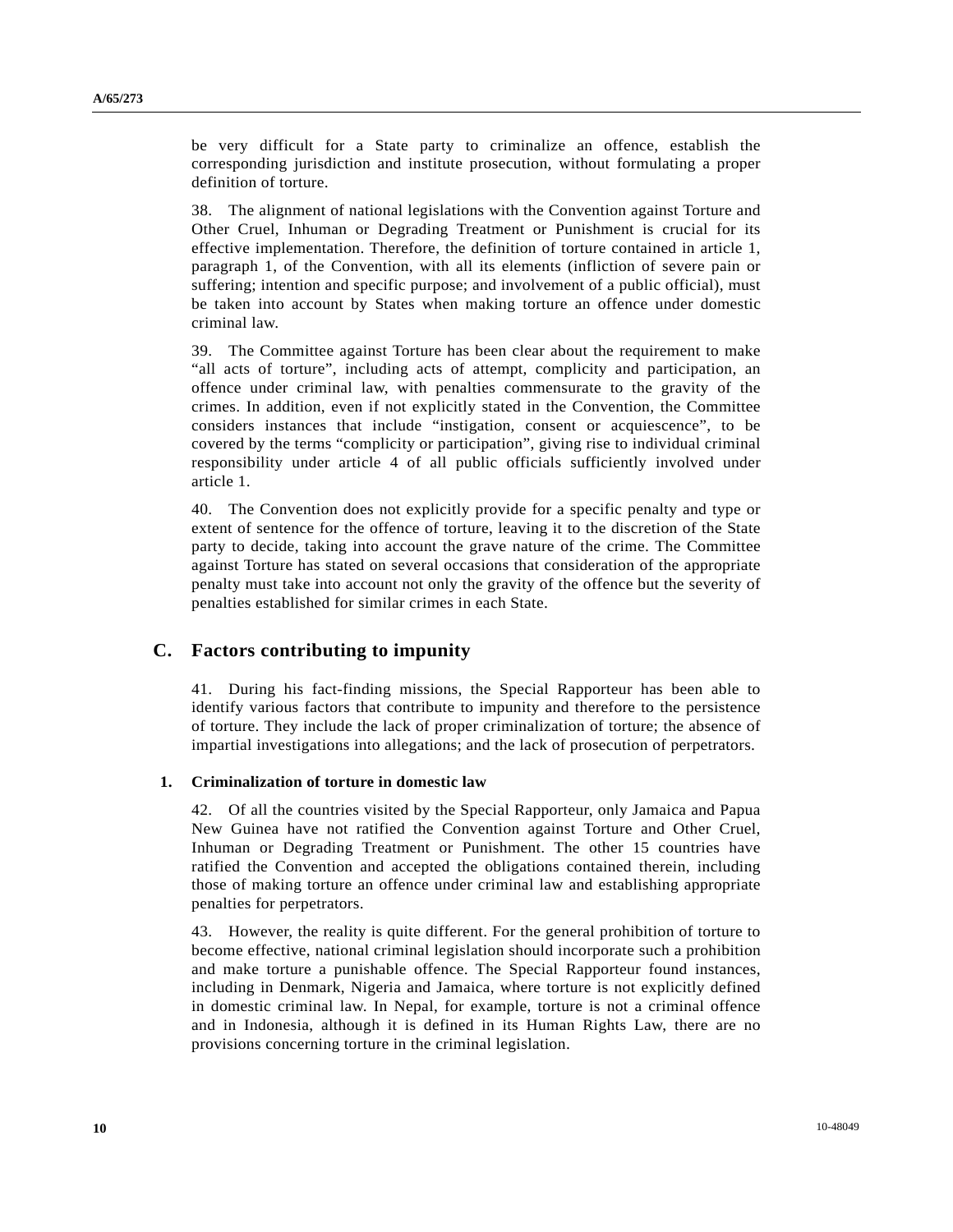44. In certain cases, the definition of torture in national criminal law is too narrow and/or leaves out important elements established in article 1 of the Convention against Torture and Other Cruel, Inhuman or Degrading Treatment or Punishment. In the case of Mongolia, the definition fails to include any of the essential elements of torture, including that the act (or omission) causes severe pain or suffering, whether physical or mental, that it is intentionally inflicted for a specific purpose and by or at the instigation of or with the consent or acquiescence of a public official acting in an official capacity. Article 251 of the Mongolian Code of Criminal Procedure was amended in 2008 but the provision does not apply to all public officials or persons acting in an official capacity.

45. With regard to the first element of the definition (causing severe pain or suffering, whether physical or mental), both Georgia and Togo limit their definitions to physical pain. The legislation of Jordan only partly covers the aspect of mental pain or suffering. The definition in Paraguay makes torture very difficult to prove, as it requires the intent to destroy or seriously damage the personality of the victim, hence excluding many acts that would be considered as torture under the Convention against Torture and Other Cruel, Inhuman or Degrading Treatment or Punishment.

46. The second element of the definition in the Convention (intention) is lacking from the definition of torture in the legislation of both Georgia and Togo. With regard to the element of the involvement of a public official or other person acting in an official capacity, the legislation in neither Togo nor Jordan differentiates between private actors and public officials. Kazakhstan limits criminal responsibility to public officials and does not criminalize torture committed by others acting in an official capacity or at the instigation of or with the consent or acquiescence of public officials.

47. The criminal codes in many countries contain provisions outlawing certain acts which may fall within the scope of the Convention against Torture and Other Cruel, Inhuman or Degrading Treatment or Punishment, such as the infliction of bodily injuries or the use of duress. Nevertheless, while some of those acts may be part of an act of torture, the criminal codes fall short of providing comprehensive protection to the physical and psychological integrity of the victims. Some of the most sophisticated torture methods do not cause any physical injuries, but cause extreme pain and suffering.

48. The Special Rapporteur found legislation where the definition was in line with the Convention against Torture and Other Cruel, Inhuman or Degrading Treatment or Punishment in some countries, such as the Republic of Moldova. The definition in the Sri Lankan legislation is in accordance with the Convention; however, it does not include "suffering". Moreover, since the implementation of the Emergency Regulations, most of the safeguards against torture either do not apply or are simply disregarded. In Equatorial Guinea, the definition was mainly in line with the Convention, with a catch-all clause broad enough to comply with it.

#### **2. Adequacy of penalties**

49. The fact that torture is either not codified or not properly defined in national criminal laws facilitates too lenient penalties, not commensurate with the gravity of the crime. This is another factor that can contribute to a climate of impunity by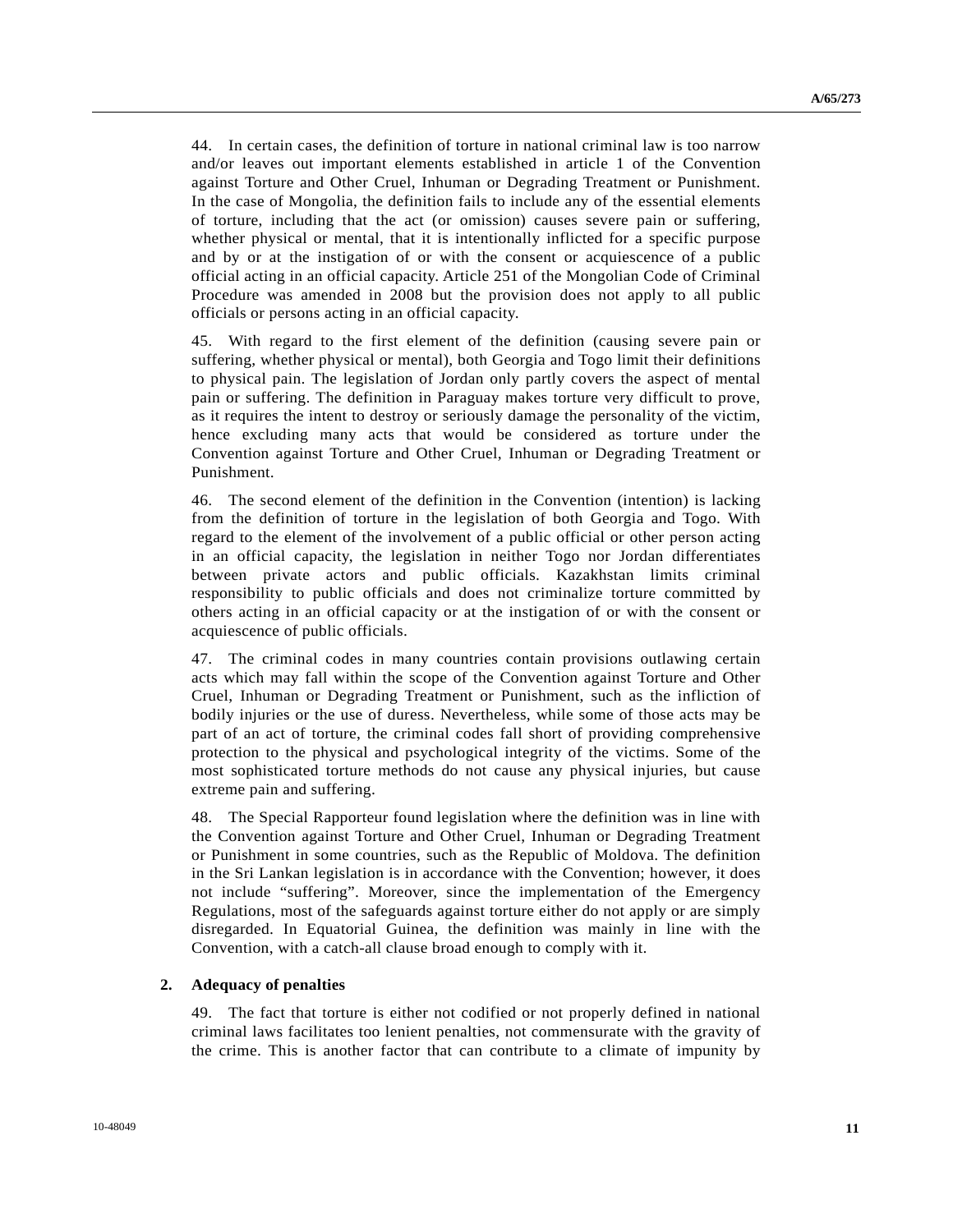sending a non-deterrent message to potential perpetrators and by nurturing a lack of awareness among judges and lawyers.

50. While the Convention does not indicate a specific penalty for torture, it is generally accepted that the punishment should be similar to the penalties established for the most serious offences in each national legal framework. This would ensure that sentences are commensurate with the gravity of the offence and that no statutes of limitations apply.

51. However, during his fact-finding missions, the Special Rapporteur found that torture is often treated as a misdemeanour, such as in Mongolia, and penalties are too lenient, sometimes ranging from a few months to two years' imprisonment. In the Republic of Moldova and Equatorial Guinea, the sanctions could be for up to five and six years' imprisonment, respectively. The sentences in other countries, such as Jordan, were simply administrative sanctions ranging from six months to three years. In Togo, where a proper crime of torture is lacking, the provision of the Criminal Code relating to "wilful violence" is sometimes applied, but subject to statutes of limitations.

52. In Georgia, the Special Rapporteur received allegations that victims were encouraged by the prosecution to agree to plea-bargaining agreements without acknowledging their ill-treatment by the police.

#### **3. Impartial investigations**

53. Throughout his fact-finding missions, the Special Rapporteur found that another factor contributing to impunity is the lack of investigation and prosecution following acts of torture and ill-treatment. Although prompt and impartial investigations should be carried out without delay whenever there is a suspicion of torture or an explicit allegation, this is too often not the case.

54. Despite the fact that, in many cases, detainees have visible signs of illtreatment, the authorities generally fail to initiate investigations. Medical examinations are often not conducted, nor are detainees provided with medical treatment. In Paraguay, the Special Rapporteur was concerned to see that officials completely disregarded their duty to initiate ex officio investigations. In Georgia, judges or procurators have an obligation to make inquiries or investigate allegations ex officio; however, no action is taken in the vast majority of cases. The same applies in the Republic of Moldova, where the legal provision calling for ex officio investigations is not applied in practice.

55. Ex officio investigations, as required by article 12 of the Convention against Torture and Other Cruel, Inhuman or Degrading Treatment or Punishment, are one of the strongest tools for preventing torture and combating impunity. As victims are often unaware of existing complaints mechanisms, they lack confidence that their complaints will be effectively addressed or they are afraid to file them. This problem is worse in countries where the obligation to initiate ex officio investigations is not enshrined in the law, as was observed by the Special Rapporteur in some of his missions, including those to Jamaica and Sri Lanka. Whenever there are reasonable grounds, including credible evidence, that an act of torture has been committed, States should conduct an investigation, irrespective of whether a complaint has been filed. In Jordan, the Special Rapporteur found that even though the Court of Cassation had overturned a number of convictions on the grounds that security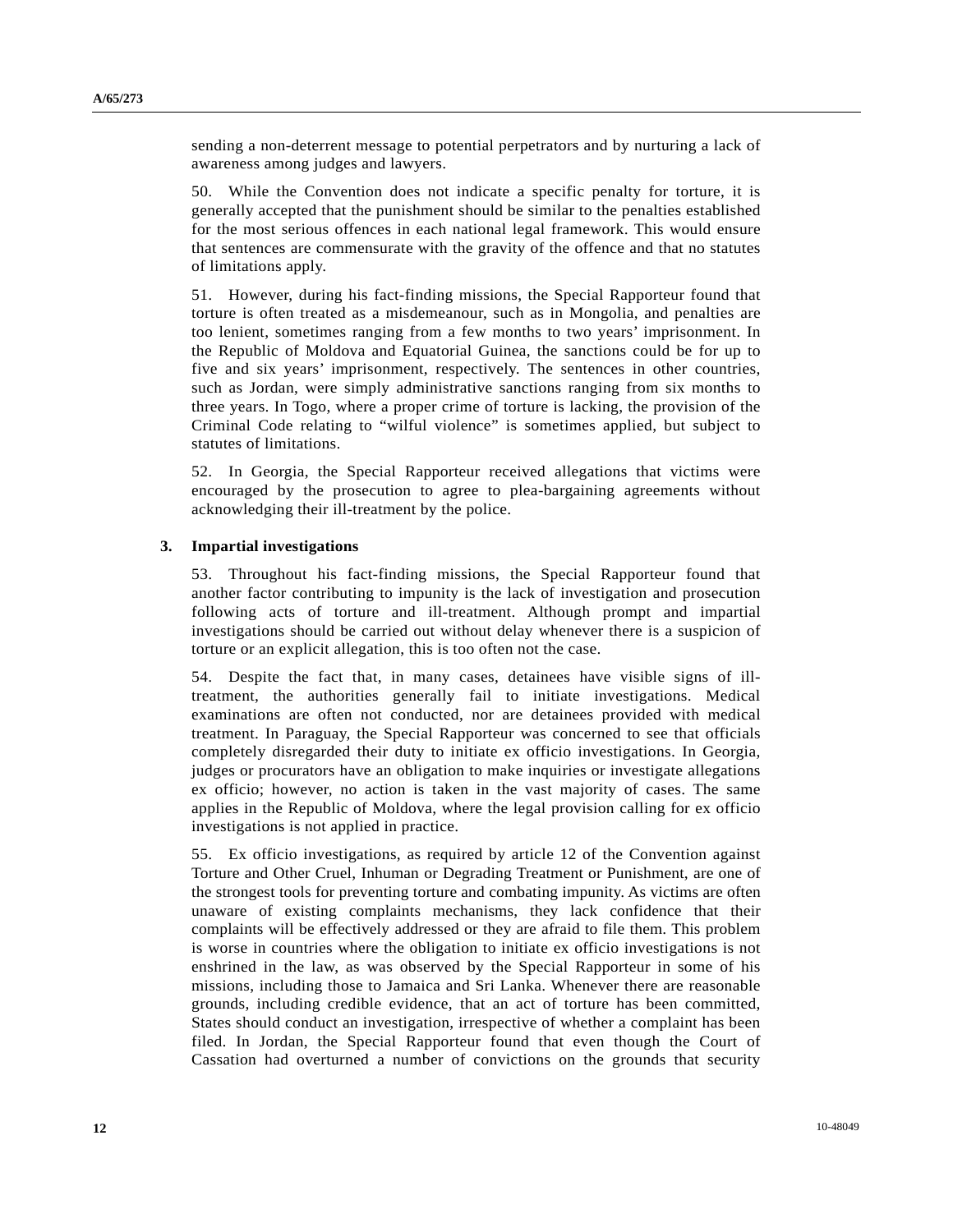officials had obtained confessions under torture, this did not trigger official criminal investigations against the perpetrators. The same holds true for Sri Lanka.

56. A further concern is the fact that the authorities entrusted with investigating allegations of torture and ill-treatment are frequently the same authorities who are accused of committing such acts (i.e. the police), as is the case in Denmark, Georgia, Jordan and Nepal. Additionally, in Georgia, Mongolia and Paraguay, the investigation may also be carried out by the Office of the Prosecutor, the same authority responsible for prosecuting the case against the victim. The lack of independent investigating bodies with no connection to the authority investigating or prosecuting the case (a proper "police-police") prevents victims from obtaining justice and is one of the main impediments to combating impunity.

#### **4. Prosecutions**

57. In terms of prosecutions, the Special Rapporteur was sadly surprised at the low number of people prosecuted for torture in the countries he visited. He came across cases of officials being subject to disciplinary or administrative procedures for offences such as abuse of power and, in some cases, convictions for offences such as causing physical injuries, as in Jordan and Paraguay. These types of convictions not only result from the lack of a specific criminal offence of torture, but are in some instances used to treat the act of torture as a minor offence.

58. In most countries visited by the Special Rapporteur, he was not presented with a single case of a law enforcement official being suspended, investigated and prosecuted, let alone convicted, for torture. This was the case in Mongolia, Indonesia, Nepal, Nigeria and Togo, among other countries. Three countries where the Special Rapporteur did receive information that law enforcement officials had been convicted of torture were China, the Republic of Moldova and Sri Lanka. In Sri Lanka, 34 officials had been indicted and three convicted of torture. In Uruguay, there were several ongoing trials for crimes committed in the past. Although several people had been convicted, none had yet been convicted of torture. In Equatorial Guinea, only one official had been tried, but had not been convicted, despite the fact that torture is systematically practised there.

59. In cases where there are convictions, the Special Rapporteur witnessed that the perpetrators are often given minor sentences or are only obliged to pay fines. This lack of appropriate sanctioning, including lack of convictions, convictions based on other offences, and the use of disciplinary sanctions or minor sentences, translates into a lack of any deterrent and is an affront to the victims.

60. In addition, one of the practices observed by the Special Rapporteur was that in some countries, such as Sri Lanka, reparations are used as a substitute for prosecution. That is, if the victim received compensation or another form of reparation, the case was closed and no further criminal proceedings were pursued. Although, in many instances, victims may be in need of money to pay for medical treatment or legal fees, compensation should not be used as a substitute for prosecution.

## **IV. Role of rehabilitation centres for victims of torture**

61. Following the obligations of States to prevent torture and to hold perpetrators accountable, article 14 of the Convention against Torture stipulates that each State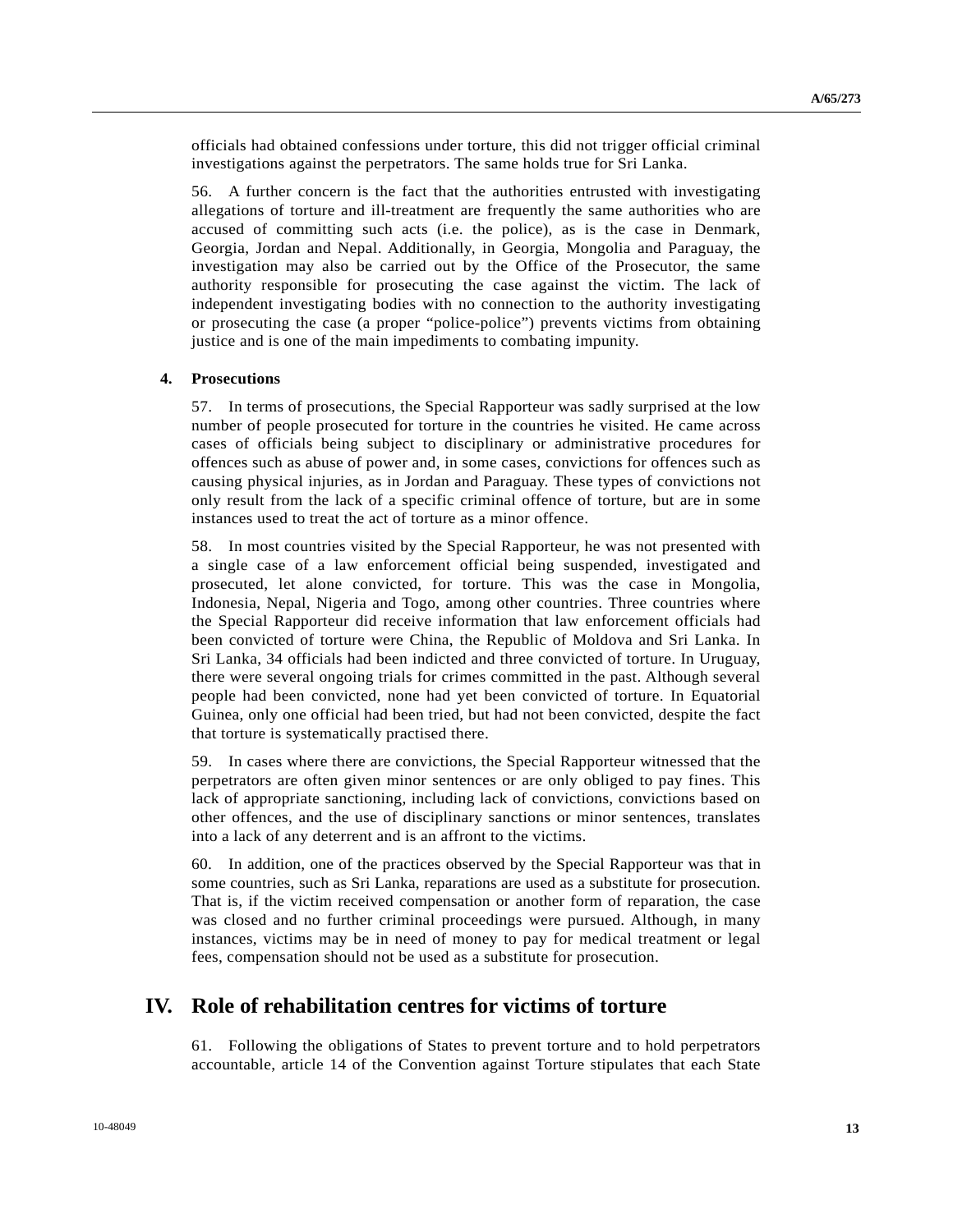party shall ensure in its legal system that victims of torture obtain redress and have an enforceable right to fair and adequate compensation including the means for as full rehabilitation as possible. That obligation includes the establishment and support of torture rehabilitation centres. That duty was further emphasized by the Commission on Human Rights in its resolution 2004/41, in which it stressed that "national legal systems should ensure that victims of torture or other cruel, inhuman or degrading treatment or punishment obtain redress and are awarded fair and adequate compensation and receive appropriate socio-medical rehabilitation". In that regard the Commission encouraged "the development of rehabilitation centres for victims of torture".

62. Most existing torture rehabilitation centres are private, founded by physicians, psychologists, family members of victims and other concerned individuals or groups in response to the failure of Governments to ensure that victims of torture receive the necessary treatment. Torture rehabilitation centres fill a gap and provide highly specialized medical and psychosocial care to those in need. Member organizations of the International Rehabilitation Council for Torture Victims, the umbrella organization of 146 rehabilitation centres worldwide, provided treatment to more than 100,000 survivors of torture and trauma in 2009 alone. In the same year, the United Nations Voluntary Fund for Victims of Torture provided grants to 195 projects in 65 countries, for a total amount of 10 million United States dollars to support victims of torture.

#### **Healing bodies, minds and social ties**

63. In order to fully appreciate the importance of the work of torture rehabilitation centres, one has to recall the devastating impact of torture on human beings. For most victims, the experience of their ordeal will remain present for the rest of their lives, if not physically then at least mentally. Often, the psychological impact of torture amounts to what has been described as a "disintegration of the personality". The harm inflicted may be so profound that it shatters the very identity of a person, the ability to feel any joy or hope, to engage with his or her environment, or to find any meaning in life. Depression, anxiety disorders including flash-backs, loss of self-respect, cognitive impairment and suicidal tendencies are only some of the consequences of torture. The impact of the abuse is rarely limited to the person directly targeted but also victimizes their families and even their communities. The victims' inability to resume their work further adds to their social seclusion and financial strain. In general, experiences of torture cannot be entirely "left behind", let alone forgotten.

64. Centres for the rehabilitation of victims of torture support survivors in their efforts to learn to live with their experiences and assist them in regaining the strength to lead self-determined lives. Reflecting the far-reaching consequences of torture, rehabilitation centres provide a holistic treatment for survivors, aimed at healing their "bodies, minds and social ties". Rehabilitation centres possess specialized medical know-how and experience in dealing with torture injuries, and provide primary care and sometimes longer in-patient stays focusing on pain relief and the avoidance of any long-term physical impairment. Their specialization in torture traumata facilitates the provision of high-quality care, and provides expertise from which other members of the health community, for example local hospitals, can learn. In terms of psychological treatment, rehabilitation centres constitute first and foremost a safe haven where survivors have their suffering acknowledged and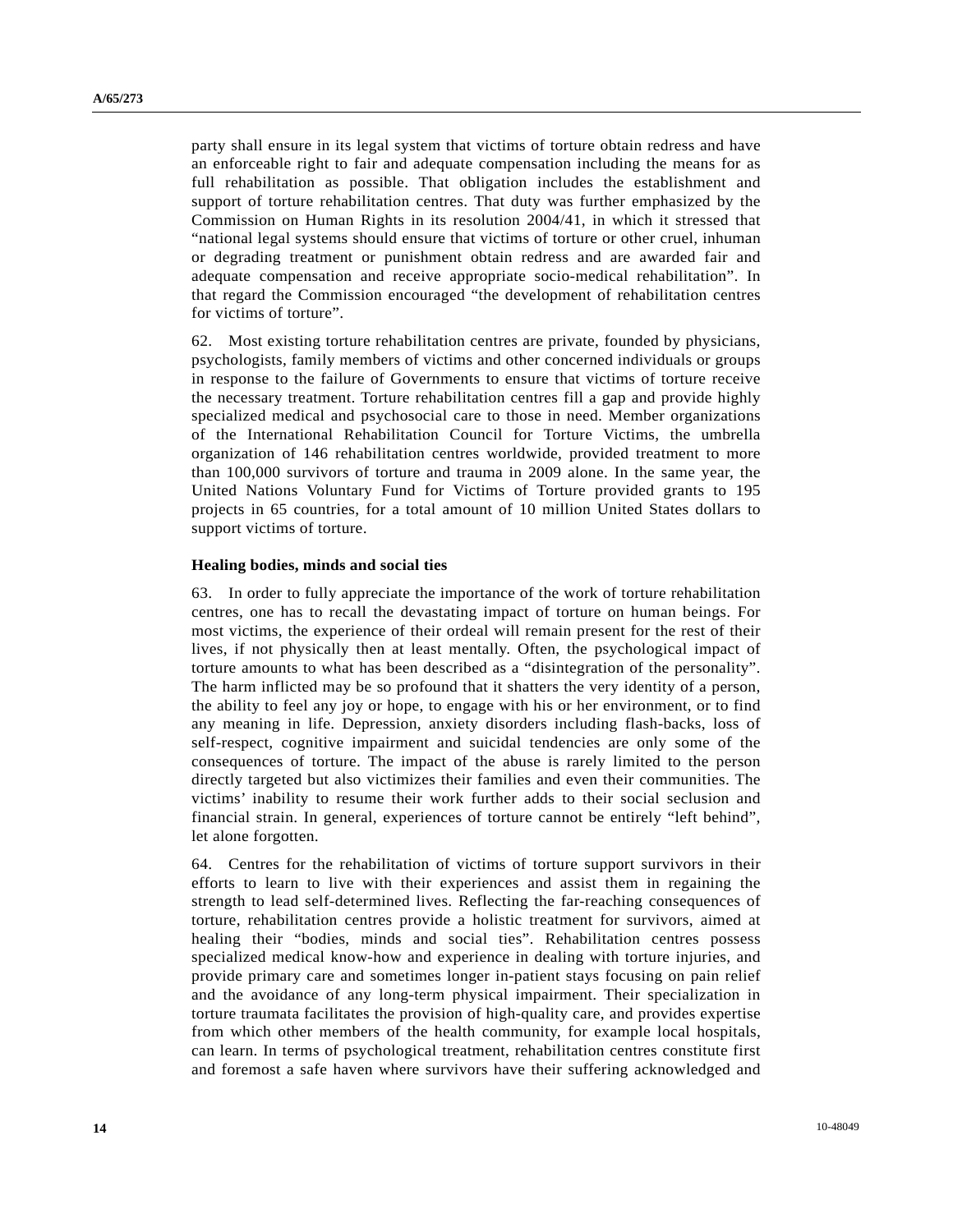can develop trust towards those around them. The specific treatment that is eventually provided depends on their specific situation and personality and the type of abuse they have suffered, and also reflects the relevant cultural context. Patients may initially stay for some time at the rehabilitation centres, where intensive psychological counselling and, if needed, adequate psychotropic medication is provided. Overwhelmingly, the experience of torture requires long-term psychological support, which may include individual or group counselling, occupational therapy, social rehabilitation and other forms of support. Rehabilitation centres assist their clients for years on their long journey back into their lives.

#### **Rehabilitation, awareness and justice**

65. It is important to note that the services provided by rehabilitation centres for the victims of torture go beyond the medical aspects of rehabilitation. They also contribute to raising awareness of the issue of torture and the establishment of justice. Alerting and informing society of the prevalence of torture and States' involvement in it can trigger public pressure and eventually bring about policy changes. During his visit to the Republic of Moldova, the Special Rapporteur was impressed with the work of the Medical Centre for Rehabilitation of Torture Victims in Chisinau, which had managed to inform, train and mobilize lawyers, journalists and other professionals in order to support victims and disseminate information about cases of torture, both within the country and abroad. In the United Kingdom of Great Britain and Northern Ireland, the Medical Foundation for the Care of Victims of Torture initiates programmes of survivor activism, encouraging victims to share with the public their stories, images and communications about survival, and works to make their voices heard. Similarly, centres in Argentina, Brazil and Chile are at the forefront when it comes to dealing with the legacy of the national security regimes and the continuing impunity for the crimes committed during those periods. In many countries, rehabilitation centres engage in campaigns advocating for legal reform and the passing of laws that comply with the Convention against Torture and its Optional Protocol. In Pakistan, Struggle for Change, aside from providing multidisciplinary services to survivors, played a leading role in national advocacy efforts that eventually contributed to the ratification of the Convention.

66. Rehabilitation centres also assume a decisive role in holding perpetrators accountable. With their forensic expertise they ensure that torture traumas, whether visible or invisible, are scrupulously documented before they disappear. Even if, at the time of the examination, it may seem unlikely that proceedings will be held, adequate records can eventually constitute crucial evidence in later criminal or civil cases. In this regard, the Manual on the Effective Investigation and Documentation of Torture and Other Cruel, Inhuman or Degrading Treatment or Punishment (Istanbul Protocol) provides an important standard for the documentation of abuse, which goes beyond the therapeutic purpose in a narrow sense. Medical records can be instrumental in overcoming the otherwise lack of objective evidence with which survivors of torture are so commonly confronted, given that torture mostly takes place without witnesses. They provide evidence which can corroborate the victim's account of the ordeal. Establishing the facts of torture before a court and holding perpetrators accountable can give torture survivors a sense of justice and facilitate both a coming to terms with their past suffering and a comprehensive process of healing. Additionally, monetary compensation as a result of civil proceedings may provide the necessary funds for additional medical treatment. Acknowledging the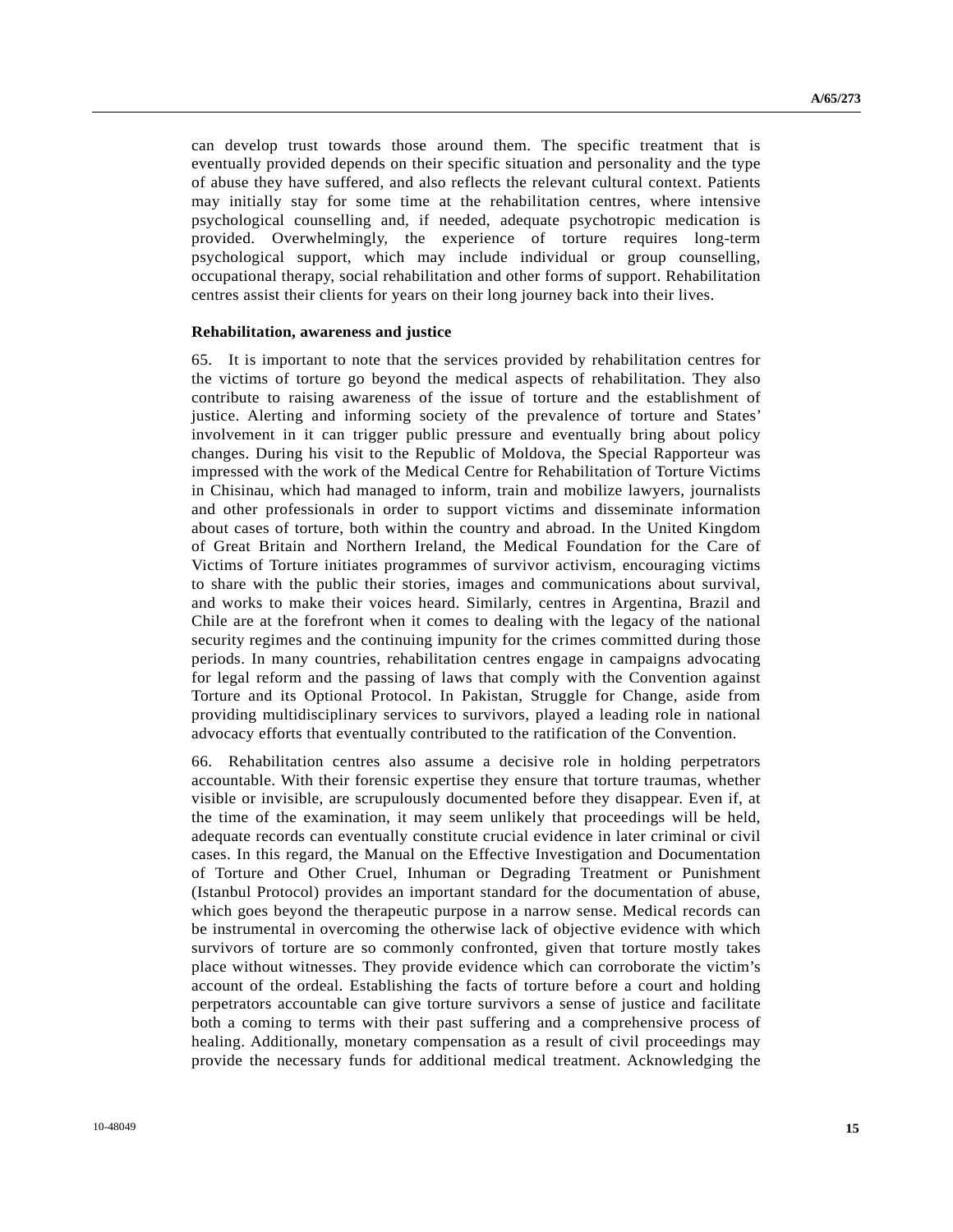importance of the Istanbul Protocol, the International Rehabilitation Council for Torture Victims and the Turkish Medical Association, together with the Government of Turkey, concluded last year the training of 4,000 medical doctors, 1,000 prosecutors and 500 judges.

#### **Against all odds**

67. Throughout his tenure of the mandate, the Special Rapporteur has been impressed by the courageous, dedicated and professional work undertaken by rehabilitation centres around the world. In all the centres he visited during his fact-finding missions, he was impressed that staff members had been working extremely hard and often at considerable personal sacrifice. Confronted with the continuous arrival of new victims, aware of the large number of those who cannot be reached and knowing how quickly a person's life can be broken and how long it takes to heal, their work may at times appear frustrating. Working with survivors of torture involves listening to their experiences of abuse and its consequences, and may place a considerable psychological burden on those treating torture victims. Nevertheless, the staff of rehabilitation centres work relentlessly, often on a voluntary basis, in order to provide treatment and shelter.

### **A. Hostile environment**

68. Rehabilitation centres for the victims of torture often operate in an environment characterized by insecurity and violence. Their engagement with victims of torture, the provision of medical services and particularly the documentation of torture cases make them frequent targets of those who inflicted the suffering. As a consequence, physicians, forensic experts, psychologists, administrative staff and volunteers all work under considerable personal risk and are often confronted with harassment, threats, assault or even killings.

69. More subtle, but similarly obstructive, has been the introduction of new, sweepingly restrictive regulations for civil society organizations in many countries. While it has to be recognized that it is within the discretion of each State to adopt domestic legislation concerning non-governmental organizations, such provisions sometimes appear to be more the expression of a general suspicion or even hostility towards the work of civil society organizations working in the field of human rights, rather than serving any reasonable administrative purpose. In Egypt, the El Nadeem Centre for Rehabilitation of Victims of Violence, which provides holistic support to victims of torture through medical rehabilitation, family support and legal aid, is threatened by a proposed law on non-governmental organizations. If approved, the law will lead to the centre's closure, along with that of many independent non-governmental organizations. A similar situation already exists in Algeria, where the political situation presents extreme challenges for the establishment of non-governmental organizations. As a result, despite efforts by the International Rehabilitation Council for Torture Victims, there is as yet no rehabilitation centre in the country. Likewise, in the Sudan, the Amel Centre for Treatment and Rehabilitation of Victims of Torture was recently closed in a crackdown on independent non-governmental organizations. Yet, in other areas work continues. In Zimbabwe, the Counselling Services Unit, which the Special Rapporteur visited in 2008, is a heartening example of how courageous individuals manage to provide crucial rehabilitation services and documentation in sometimes extreme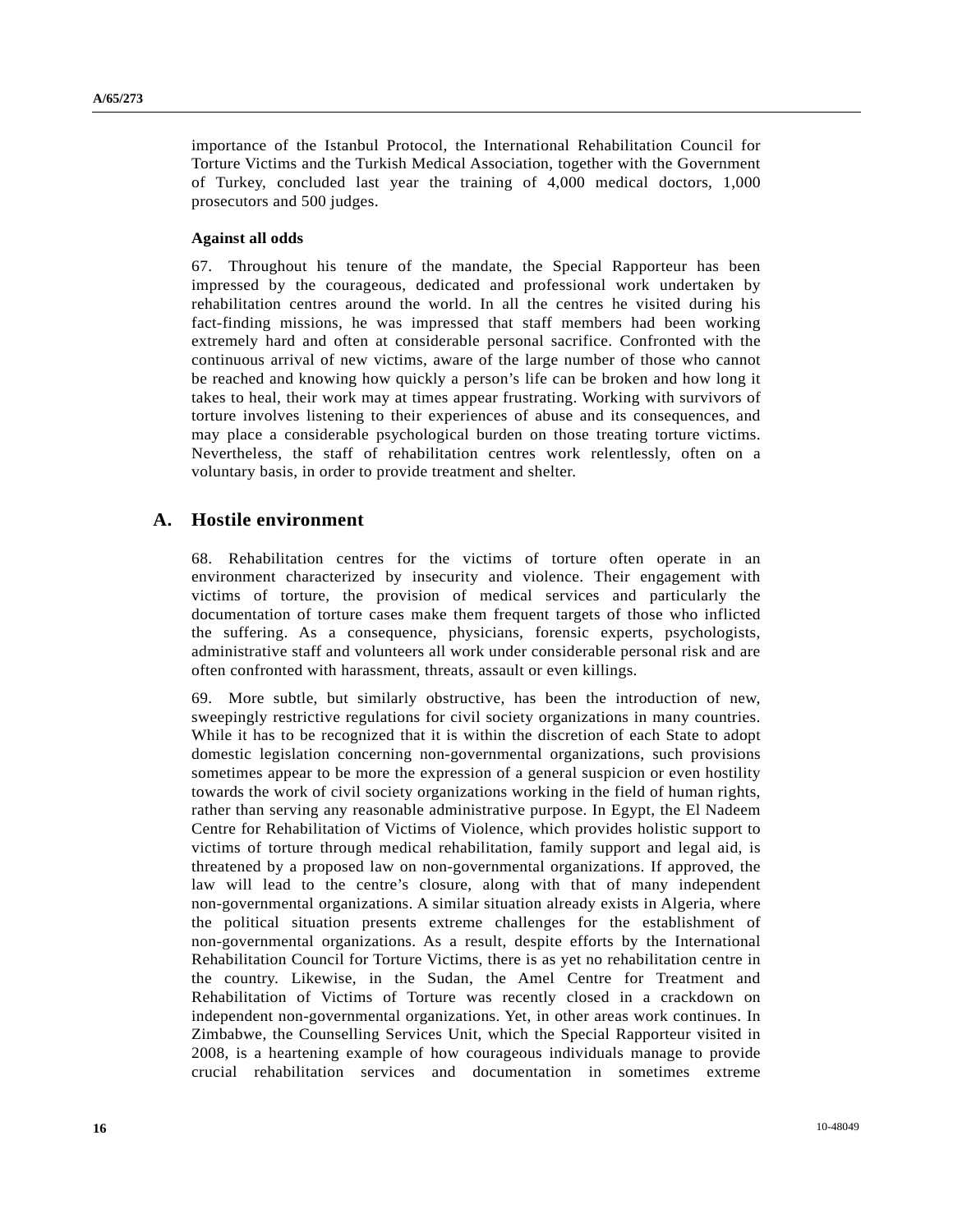circumstances. There are other examples of rehabilitation centres providing unmatched services, yet many prefer to keep a low profile because of the dangers of public exposure resulting from the nature of their work.

70. Rehabilitation centres deserve appreciation and full support for their courage and for the determination with which they continue against the odds to accept patients and care for them in an uncompromising manner. While some medical institutions, such as State hospitals, may succumb to pressure exerted by the police or the military and turn a blind eye when it comes to documenting torture, the rehabilitation centres rigorously and consistently uphold professional and ethical medical standards. Ultimately, to attack a torture rehabilitation centre is to attack the victims of torture who have already suffered abuse and are in need of treatment.

### **B. Lack of financial resources**

71. As earlier emphasized, international human rights law places States under the obligation to ensure that victims of torture are provided with the means for as full physical and psychological rehabilitation as possible, implying the establishment or support of torture rehabilitation centres. At the same time, one has to realize that the majority of torture survivors do not have access to adequate treatment. Most centres, where they do exist, are overburdened by the number of victims, and their staff members constantly operate on the verge of exhaustion. This distressing situation is largely attributable to the limited financial support for rehabilitation centres. Reflecting this impasse, the United Nations Voluntary Fund for Victims of Torture, as one of the main sources of funding for rehabilitation centres worldwide, receives grant requests every year for more than double the resources it is provided with by a relatively small number of donor States. In its 2009 report, the Board of Trustees of the Fund held out the prospect of a financial gap of 3 million United States dollars, which would equate to a reduction of its grants by 20 per cent unless State contributions increase. Furthermore, the recent global financial crisis has had a tangible impact on many centres, forcing them to cut back existing services because funding from private foundations has decreased. The Kosovo Rehabilitation Centre for Torture Victims, in Pristina, which has carried out excellent work, is facing closure in December 2010 because of a lack of funding. In Greece, the Medical Rehabilitation Centre for Torture Victims, in Athens, closed in 2009 for lack of funding, resulting in a complete lack of rehabilitation centres for torture victims.

72. While the United Nations Voluntary Fund for Victims of Torture and international donors such as the European Union (EU), as well as private foundations, are the most important sources of support for rehabilitation centres, it has to be noted that Governments fall overwhelmingly short of their obligation and leave domestic centres and torture survivors struggling. The Special Rapporteur interprets this shortcoming as a further example of the prevalent reluctance on the part of States to deal with the issue of torture in a rigorous manner and to acknowledge the scope of the problem. The unwillingness to ensure adequate funding of domestic rehabilitation centres is a manifestation of the same attitude of taking torture prevention lightly that results in failure to investigate crimes perpetrated by State agents and to eventually hold them accountable.

73. The lack of funding for rehabilitation centres is by no means limited to poor States or States where torture may be rife, but also holds true for States which are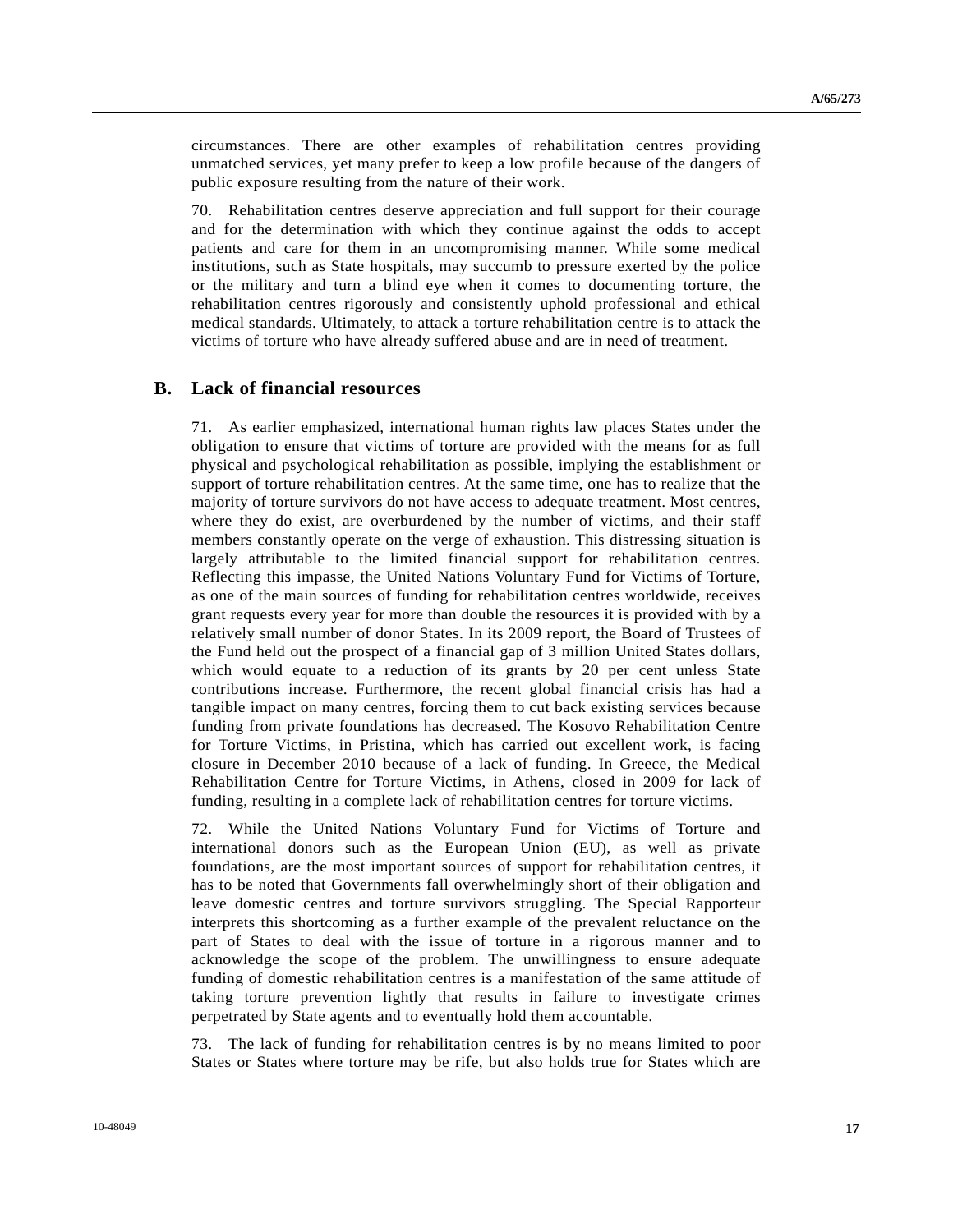generally considered to be relatively safe and affluent, for example EU member States. In this regard, the Special Rapporteur notes with concern the upcoming phasing-out of EU support for centres located within its area and the simultaneous failure of European Governments to step up their support for their own domestic institutions. Rehabilitation centres within the EU assume a crucial role in providing services to thousands of individuals who have had to flee their home countries and seek refuge after experiencing war, persecution and torture. While these survivors may have succeeded in escaping from imminent persecution and from their torturers, their experiences are still very much present and continue to haunt them. Often alone in a foreign country, confronted with xenophobic resentment, general suspicion that there is abuse of the asylum system, and concerns about the outcome of protracted and increasingly restrictive asylum procedures, survivors of torture find themselves in an environment which is far from conducive to a process of healing. The availability in those States of well-functioning rehabilitation centres where many refugees can open up and receive medical treatment for the first time is essential and their value cannot be overestimated. The Special Rapporteur calls for a change of the perception prevalent in many Western countries that torture is a distant issue. Many Europeans would be surprised to learn that their immigrant neighbour is in fact one of many survivors of torture who have found refuge in their country.

74. In addition to their therapeutic role, rehabilitation centres in third countries provide medical records which may also be important when it comes to holding foreign perpetrators accountable, for example through universal jurisdiction proceedings. Furthermore, they fulfil an important role in the development of capacity and the dissemination of state of the art methods of treatment, for example through the training of domestic health professionals or other staff from centres in less affluent countries.

## **V. Role of national preventive mechanisms**

75. The ultimate aim must be to prevent acts of torture and ill-treatment before they occur. There are numerous methods of prevention that have been developed in the past, which, if adequately implemented by States, could easily eradicate torture: abolition of secret and incommunicado detention; proper registration of every detainee from the moment of arrest or apprehension; prompt access to legal counsel within 24 hours; access to relatives; prompt access to an independent judge; presumption of innocence; prompt and independent medical examination of all detainees; video/audio recording of all interrogations; no detention under the control of the interrogators or investigators for more than 48 hours; prompt, impartial and effective investigation of all allegations or suspicions of torture; inadmissibility of evidence obtained under torture; and effective training of all officials involved in the custody, interrogation and medical care of detainees. As previously emphasized by the Special Rapporteur and his predecessors, the most effective preventive measure against torture and ill-treatment is the regular inspection of places of detention. Regular inspections can ensure the adequate implementation of the above-mentioned safeguards against torture, create a strong deterrent effect and provide a means to generate timely and adequate responses to allegations of torture and ill-treatment by law enforcement officials.

76. Many countries already have national mechanisms in place for the inspection of places of detention, such as visiting judges and prosecutors, inspection boards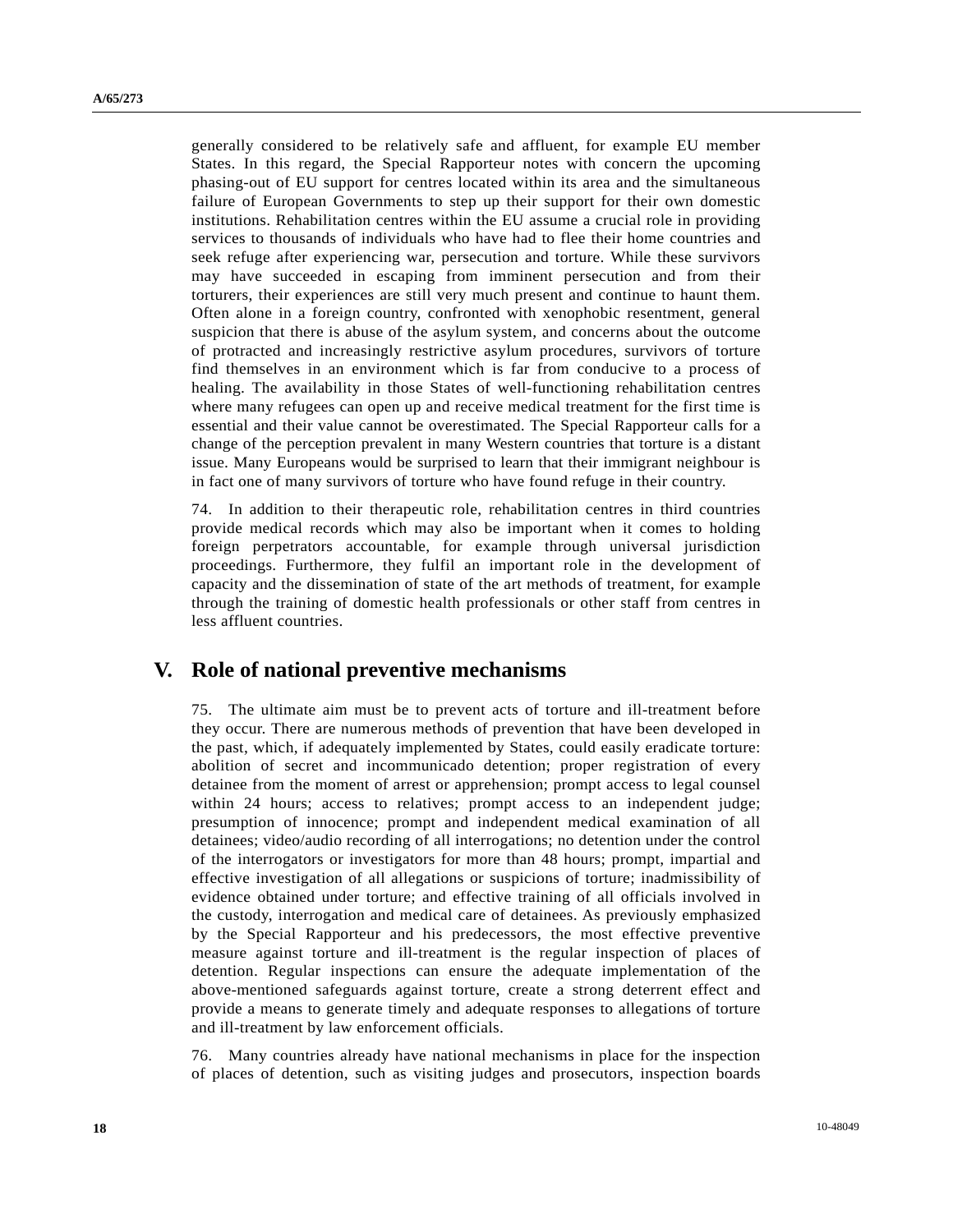subordinate to relevant ministries, and national human rights institutions, or they allow non-governmental organizations to carry out monitoring visits. In addition, there are independent regional mechanisms such as the European Committee for the Prevention of Torture and international mechanisms such as the Working Group on Arbitrary Detention and the Special Rapporteur on torture that can inspect places of detention.

77. In view of the great importance of systematic, independent external monitoring for the prevention of torture, and in response to the shortcomings of the existing mechanisms, the General Assembly adopted the Optional Protocol to the Convention against Torture in 2002. The rationale behind the Optional Protocol is based on the experience that torture mainly happens in places of detention, owing to their opaqueness to the outside world and lack of external scrutiny. The Optional Protocol is intended to introduce a shift from a paradigm of opacity, in which detainees are locked away from the outside world and the outside world is kept away from the detainees, to one of transparency. Through the opening up of places of detention, the entire system of detention can be exposed to public scrutiny, made more transparent, and its officials deterred from abusive treatment by being held accountable for their actions.

78. The Optional Protocol takes a two-pillar approach, with the Subcommittee on Prevention of Torture and Other Cruel, Inhuman or Degrading Treatment or Punishment on the one hand, and national preventive mechanisms in each State party on the other. As the Subcommittee can only sporadically conduct monitoring visits to the increasing number of States parties to the Optional Protocol, the main responsibility for systematic monitoring rests with the national preventive mechanisms.

79. As of July 2010, a total of 54 States, including 8 States visited by the Special Rapporteur, were parties to the Optional Protocol. Of those, 32 States have designated national preventive mechanisms. Given that all the existing national preventive mechanisms are still at an initial stage and have yet to develop their practices, the current phase is absolutely crucial in terms of paving the way for the Optional Protocol to exert its full potential for the prevention of torture. Against this background, a first stocktaking would appear to be instructive in order to identify lessons learned and potential pitfalls in the process of setting up national preventive mechanisms.

80. The Optional Protocol does not prescribe a specific form for national preventive mechanisms but leaves it to States parties how to "maintain, designate or establish … one or several independent national preventive mechanisms". However, the Optional Protocol and the related Principles relating to the Status of National Institutions (The Paris Principles) prescribe clear minimum criteria for national preventive mechanisms. Any national preventive mechanism is to be provided with a broad mandate to regularly visit all places of detention with a view to examining the treatment of detainees, to make recommendations to the relevant authorities and to submit draft legislative proposals and observations. It must have unrestricted access, without prior notification, to all places of detention and enjoy the right to hold private interviews with detainees. It must be granted full institutional, functional, personal and financial independence from the State authorities, be pluralistically composed to have the "required capabilities and professional knowledge" and provide for a balanced gender and adequate minority representation.

81. States parties have taken different approaches to establishing a national preventive mechanism in compliance with the Optional Protocol, either designating existing institutions or establishing an entirely new body, both of which have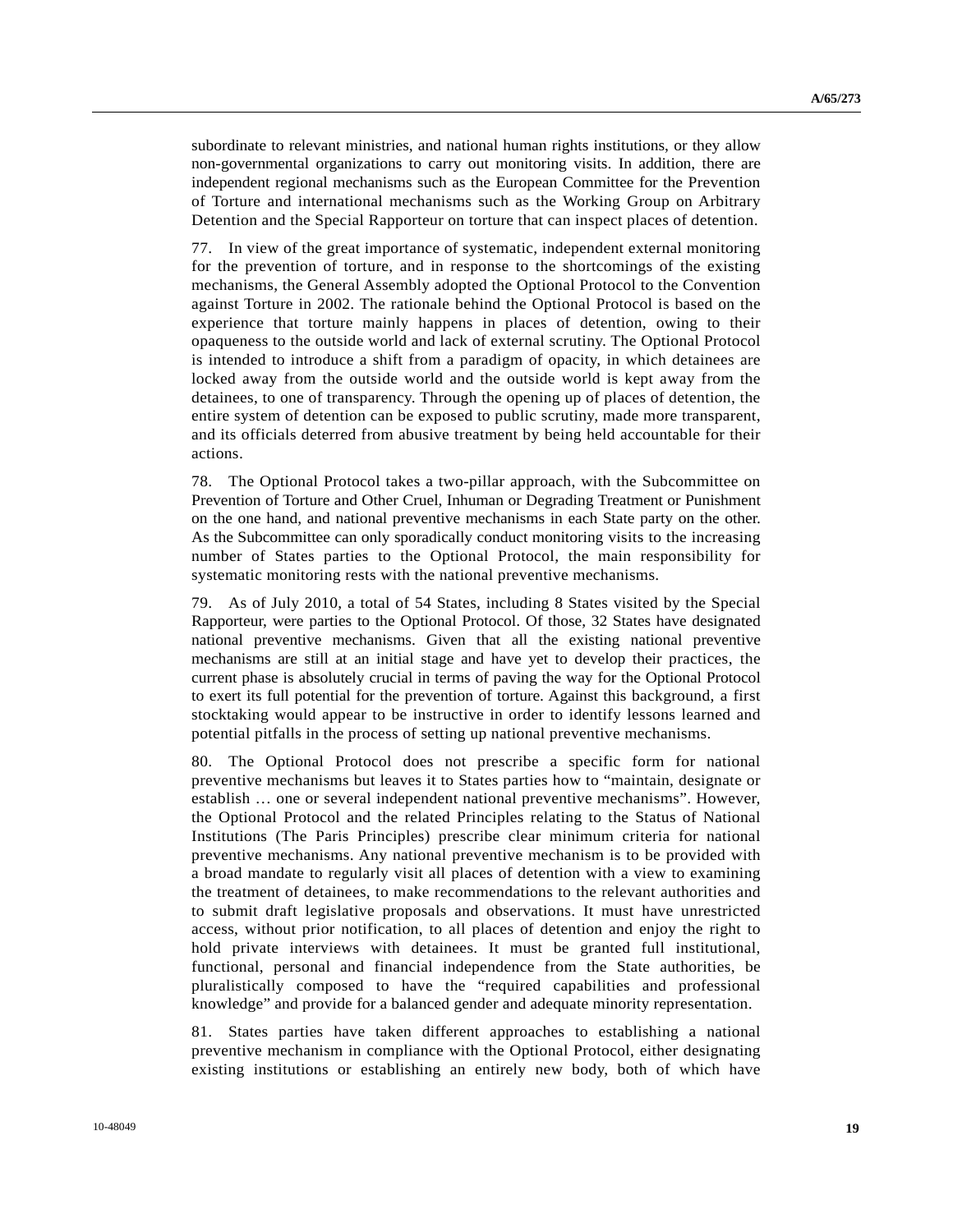advantages and disadvantages. By designating an existing institution such as the national human rights institution, the national preventive mechanism may benefit from that institution's previous experience and positive and visible public profile. On the other hand, it may take over potential problems and shortcomings of the existing institution in terms of public perception, a narrow mandate and a lack of resources. The establishment of an entirely new body may require additional efforts and resources but enables States parties to model the mechanism precisely according to the requirements of the Optional Protocol, instead of making amendments to existing legislation. The ideal model depends on the specific circumstances of each State.

82. Most fundamentally, States should provide their national preventive mechanism with a clear legal basis specifying its powers and ensuring its complete independence from the State authorities. Regrettably, some States fail to provide their national preventive mechanism with the necessary security and stability. This is the case, for example, in Mali, where no express guarantees or powers foreseen by the Optional Protocol are provided, or in Maldives and Mauritius, where the mandate of the national preventive mechanism is only based on a governmental decree. In order to provide the national preventive mechanism with the stability and authority needed for the execution of its difficult tasks, States parties should enact a specific national law establishing the mechanism, as in France and Luxembourg. That law must be in strict compliance with the Optional Protocol. This includes ensuring its complete functional independence and the complete independence of its staff, which implies that members of the national preventive mechanism must not be representatives of the Government, as is the case in Mali, and must maintain no close personal ties to the authorities to be inspected, as is the case in the Republic of Moldova.

83. Even the most independent national preventive mechanism with the strongest mandate cannot function without sufficient resources. Therefore, article 18, paragraph 3, of the Optional Protocol expressly requires States to provide "the necessary resources for the functioning of the national preventive mechanisms". However, lack of resources remains one of the main problems of existing national preventive mechanisms, as the task of regularly monitoring all places of detention is very complex and costly. It is by the allocation of adequate resources that States parties demonstrate their genuine commitment to the prevention of torture. France set a positive example by assigning extensive human and financial (2.5 million euros) resources to its national preventive mechanism. Similarly, New Zealand has considerably increased the resources of its national preventive mechanism after the first year of functioning. The Special Rapporteur and the Subcommittee on Prevention of Torture previously raised the concern that some States that had designated existing institutions as national preventive mechanisms had not allocated sufficient additional resources, for example Denmark, Maldives and Sweden. A particularly worrying example is Germany, where the national preventive mechanism has an alarming lack of human and financial resources. As the country with the largest population in Europe, it is merely assigning four part-time unpaid staff members to the regional national preventive mechanism body and one unpaid person to the federal national preventive mechanism body, with a budget of only 300,000 euros. The Special Rapporteur has previously criticized these resources as being insufficient to allow the national preventive mechanism to fulfil the task of regular, systematic monitoring of all places of detention.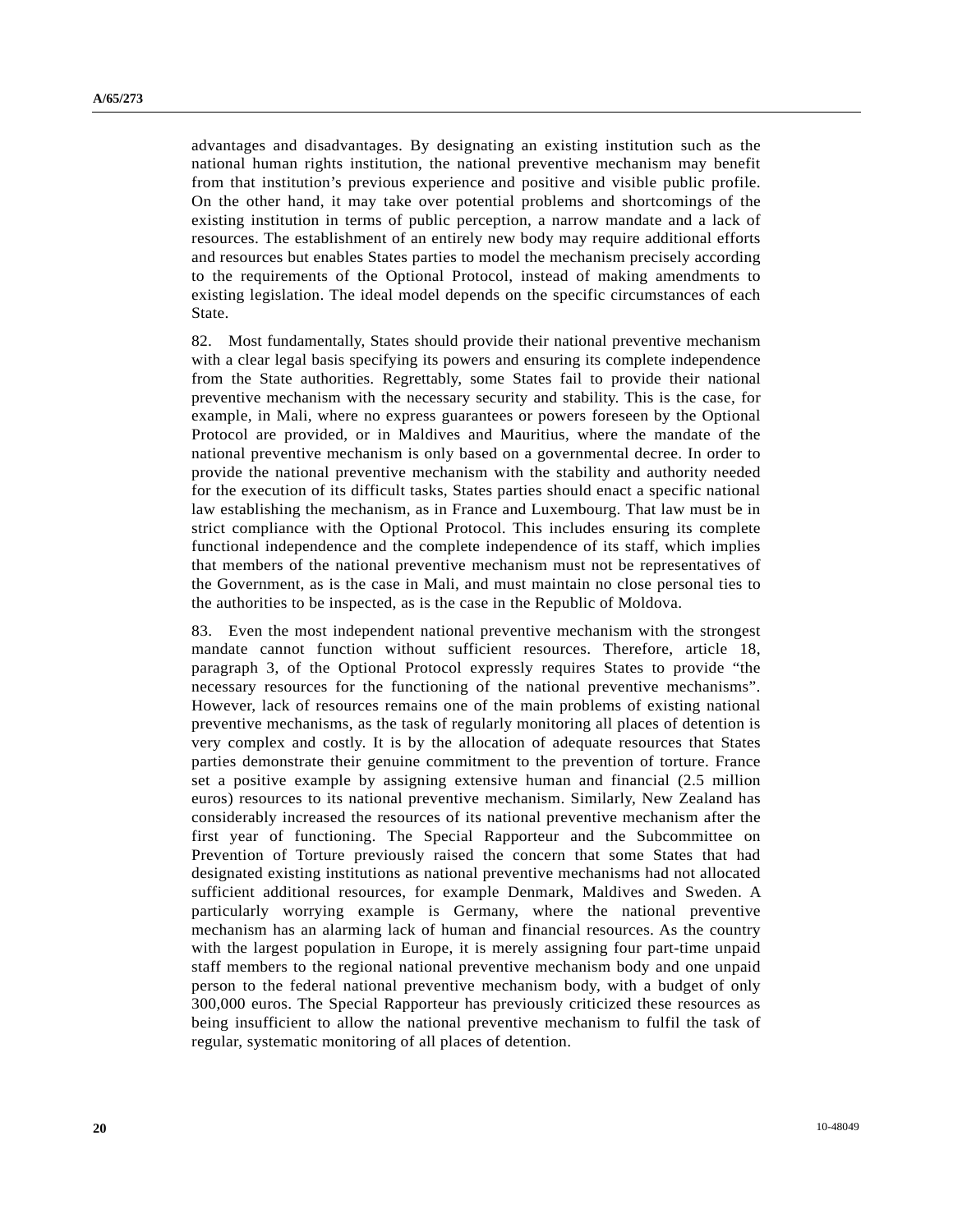84. The provision of inadequate resources has an effect on the capabilities and professional knowledge required by article 18, paragraph 2, of the Optional Protocol. A pluralistic composition cannot be ensured by a national preventive mechanism body that consists of only one member, as is the case in Germany. In contrast, the French national preventive mechanism has 14 full-time inspectors and can call on an additional 14 inspectors to take part in specific missions, thereby facilitating the participation of persons from various educational and professional backgrounds. Small national preventive mechanisms with only a few members have to largely rely on the expertise of ad hoc members or external experts for the effective performance of monitoring visits. In practice, this can create difficulties, including in regard to their availability. Therefore, some States, for example the Czech Republic, Denmark, Luxembourg and Slovenia, have entered into cooperation agreements with relevant civil society organizations in order to ensure external support for their national preventive mechanisms.

85. In order for national preventive mechanisms to carry out their functions effectively, they must have a clear understanding of their tasks and roles. Particular problems can arise for a national preventive mechanism that functions within a previously existing institution such as a national human rights institution, for a national preventive mechanism composed of several bodies and for a national preventive mechanism that cooperates institutionally with civil society organizations. Those models all require a particular effort of planning and coordination and a clarification of the exact roles and tasks within the institution. In national human rights institutions designated as national preventive mechanisms, the roles of the members of the national preventive mechanism and the staff of the national human rights institution may not always be clear and the different tasks of the national human rights institution may impede the effective and autonomous functioning of the national preventive mechanism. Therefore, it is recommended that national human rights institutions designated as national preventive mechanisms create separate units or departments where employees are explicitly and fully assigned for the performance of the tasks of the national preventive mechanism, as in Costa Rica, Luxembourg, Maldives, Mexico and Spain. The units should have an autonomous agenda and programme of action, and their own staff and budget. Concerning the designation of several existing institutions as national preventive mechanisms, as in the United Kingdom and New Zealand, adequate coordination of the work of the bodies is necessary in order for them to function effectively and coherently. An equal need for coordination and coherence arises in cases where national preventive mechanisms cooperate institutionally with non-governmental organizations, as in the Republic of Moldova and Slovenia. In the Republic of Moldova, their institutional involvement has led to a serious internal conflict over the competences and roles of the different members. Additionally, there is a risk of the dilution of their mandates for non-governmental organizations and of a loss of independence and credibility for the national preventive mechanism if the division of tasks is unclear.

86. The setting up of a national preventive mechanism requires a careful preparatory process that is to be "public, inclusive and transparent", including civil society and all other actors involved in the prevention of torture, as in Honduras and Paraguay. A transparent and inclusive preparatory process creates greater public attention for the future national preventive mechanism, ensuring its credibility, and may prevent problems after its designation. Many States seek assistance from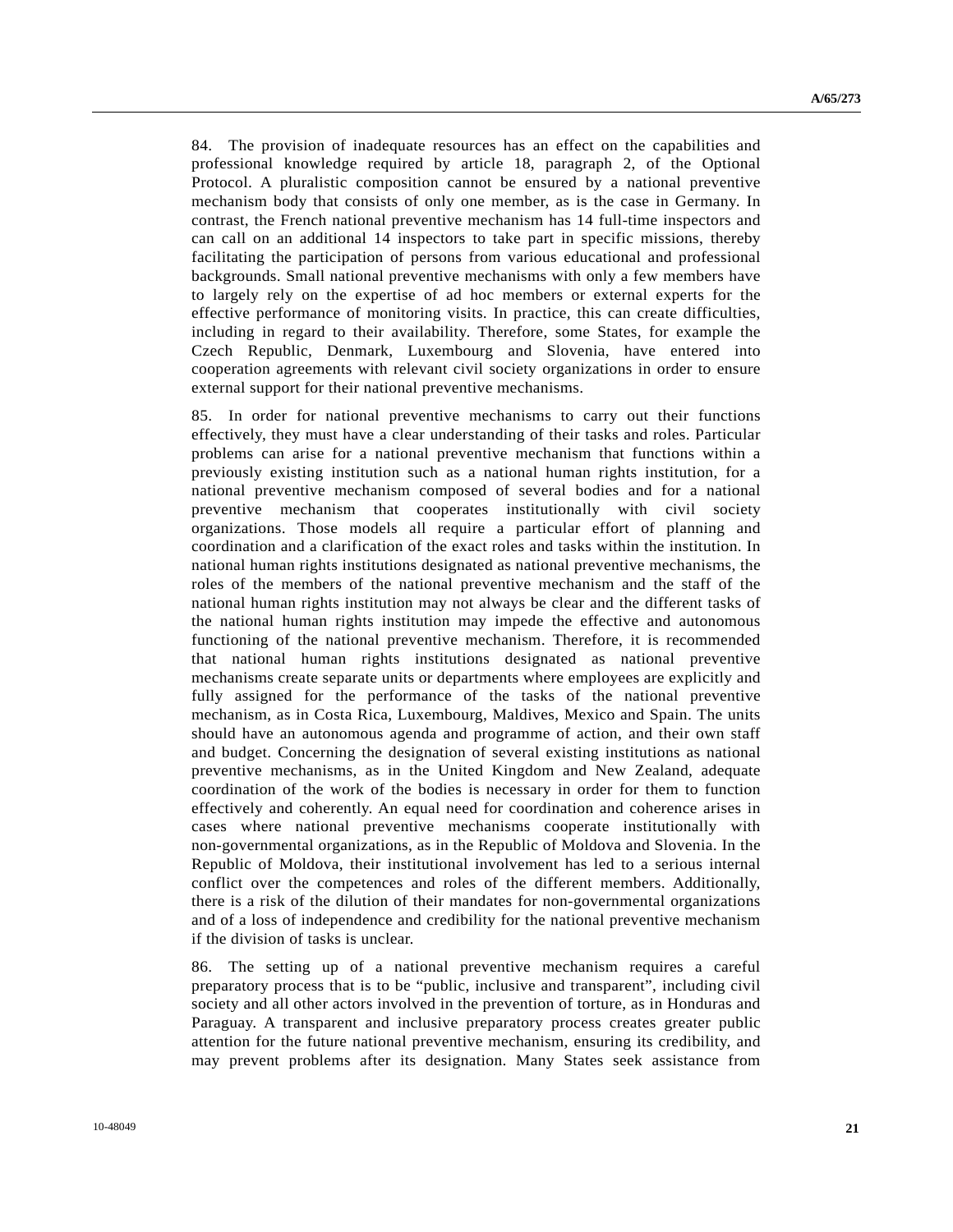various specialized institutions in the field of torture prevention and from the Subcommittee on Prevention of Torture and OHCHR for the process of setting up national preventive mechanisms. The Special Rapporteur has continuously offered his assistance in this regard and encourages States to further avail themselves of the mandate. As the Subcommittee on Prevention of Torture has indicated, the development of a national preventive mechanism "should be considered an ongoing obligation, with reinforcement of formal aspects and working methods refined and improved incrementally".[1](#page-21-0) In that regard, the adoption, as in Costa Rica and Maldives, of clear and ambitious action plans defining the goals and strategies of the national preventive mechanism is useful.

## **VI. Conclusions and recommendations**

87. **Although torture constitutes one of the most brutal human rights violations and a direct attack on the core of human dignity, it continues to be widely practised in the majority of States in all parts of the world. This alarming conclusion of the Special Rapporteur on torture is based on his experience after carrying out the mandate for almost six years, and after conducting 17 factfinding missions to countries in all regions of the world and preparing three joint studies together with other special procedures mandate holders.** 

88. **While the appalling conditions of detention in most countries of the world could be effectively addressed by adopting a special United Nations convention on the rights of detainees, no further standard setting is required to combat torture. Its prohibition is one of the few absolute and non-derogable human rights and part of ius cogens, and the Convention against Torture and its Optional Protocol contain a broad range of very specific positive State obligations aimed at preventing and combating torture. If States parties to the Convention and the Optional Protocol would abide by their legally binding obligations, torture could easily be eradicated.** 

89. **In order to combat increasing levels of crime, terrorism and other forms of organized crime effectively, Governments in too many countries seem willing to restrict certain human rights by granting their law enforcement, intelligence and security forces very extensive powers. This leads to an environment conducive to undermining the absolute prohibition of torture. The brutalization of many societies has reached a level where torture is simply regarded by Governments and the population at large as the "lesser evil". This trend is alarming. There is a need for a new global awareness-raising campaign to change this climate of tolerance towards excessive use of force by law enforcement officials. Governments need to be reminded that torture is not an effective means of combating crime. On the contrary, it contributes to the further brutalization of societies and the spiral of violence which many societies suffer from. Torture is nothing other than an act of barbarism.** 

90. **Impunity is one of the root causes of the widespread practice of torture. This was recognized by the international community in the 1980s when adopting the Convention against Torture as the first human rights treaty with detailed obligations to criminalize torture, to establish broad jurisdictional** 

<span id="page-21-0"></span>**\_\_\_\_\_\_\_\_\_\_\_\_\_\_\_\_\_\_** 

<sup>1</sup> CAT/C/40/2, para. 28 (n).